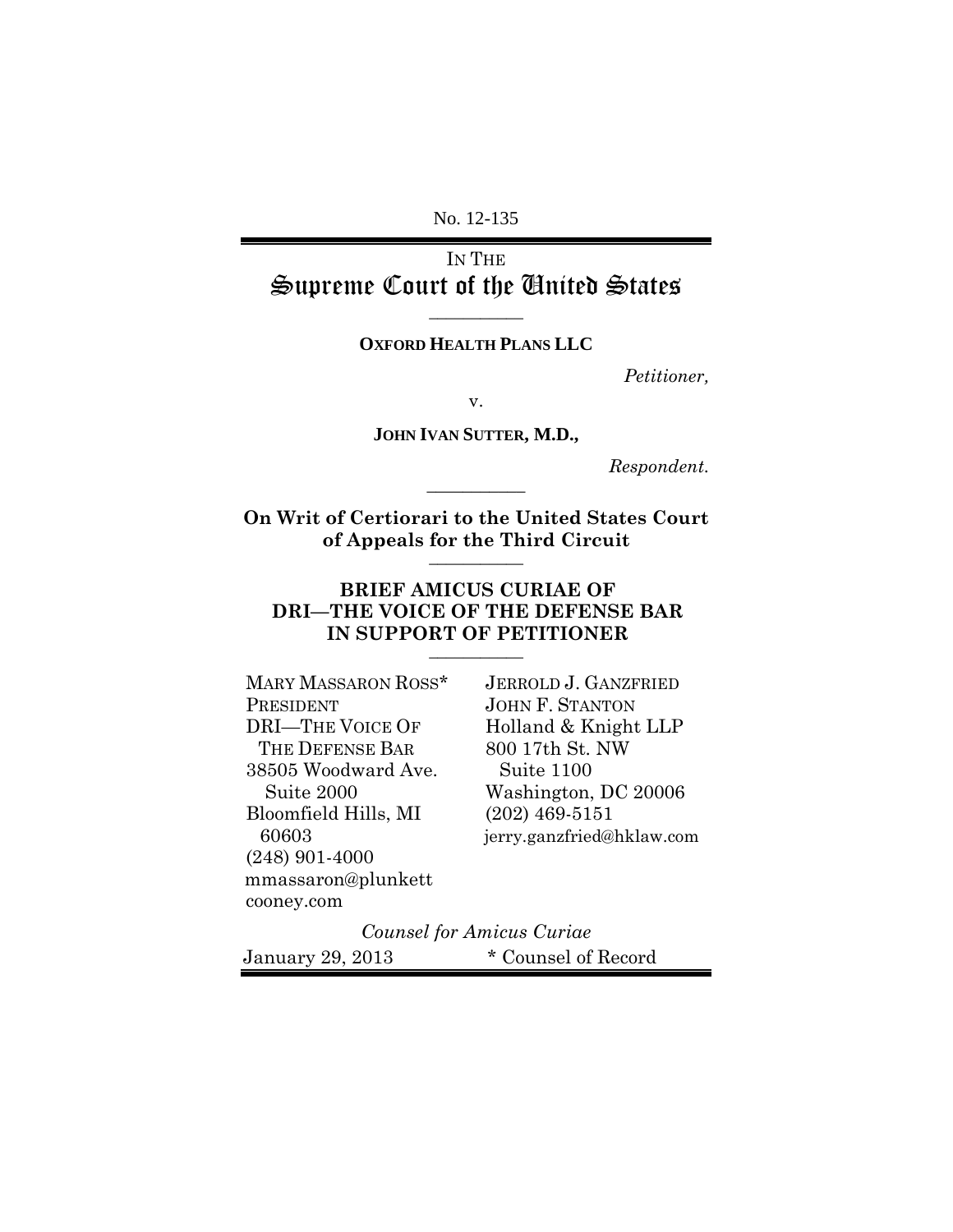# **TABLE OF CONTENTS**

| Page                                                                                       |
|--------------------------------------------------------------------------------------------|
| INTEREST OF AMICUS CURIAE 1                                                                |
| INTRODUCTION AND SUMMARY OF                                                                |
|                                                                                            |
| THE DECISION BELOW MISREADS<br>$I_{\cdot}$<br>THIS COURT'S PRECEDENTS4                     |
| A. The Mistaken Foundation for the<br>Recent Growth of Class Arbitration4                  |
| B. This Court Corrects the Misreading                                                      |
| C. The Third Circuit Decision<br>Effectively Nullifies Stolt-Nielsen 9                     |
| II. FLAWS IN THE THIRD CIRCUIT'S<br>ANALYSIS PROVIDE ADDITIONAL<br>REASONS FOR REVERSAL 10 |
| A. The Third Circuit Decision Eliminates<br>Vital Benefits of Arbitration10                |
| <b>B.</b> Class Arbitration Lacks Many<br>Procedural Safeguards Present in                 |
|                                                                                            |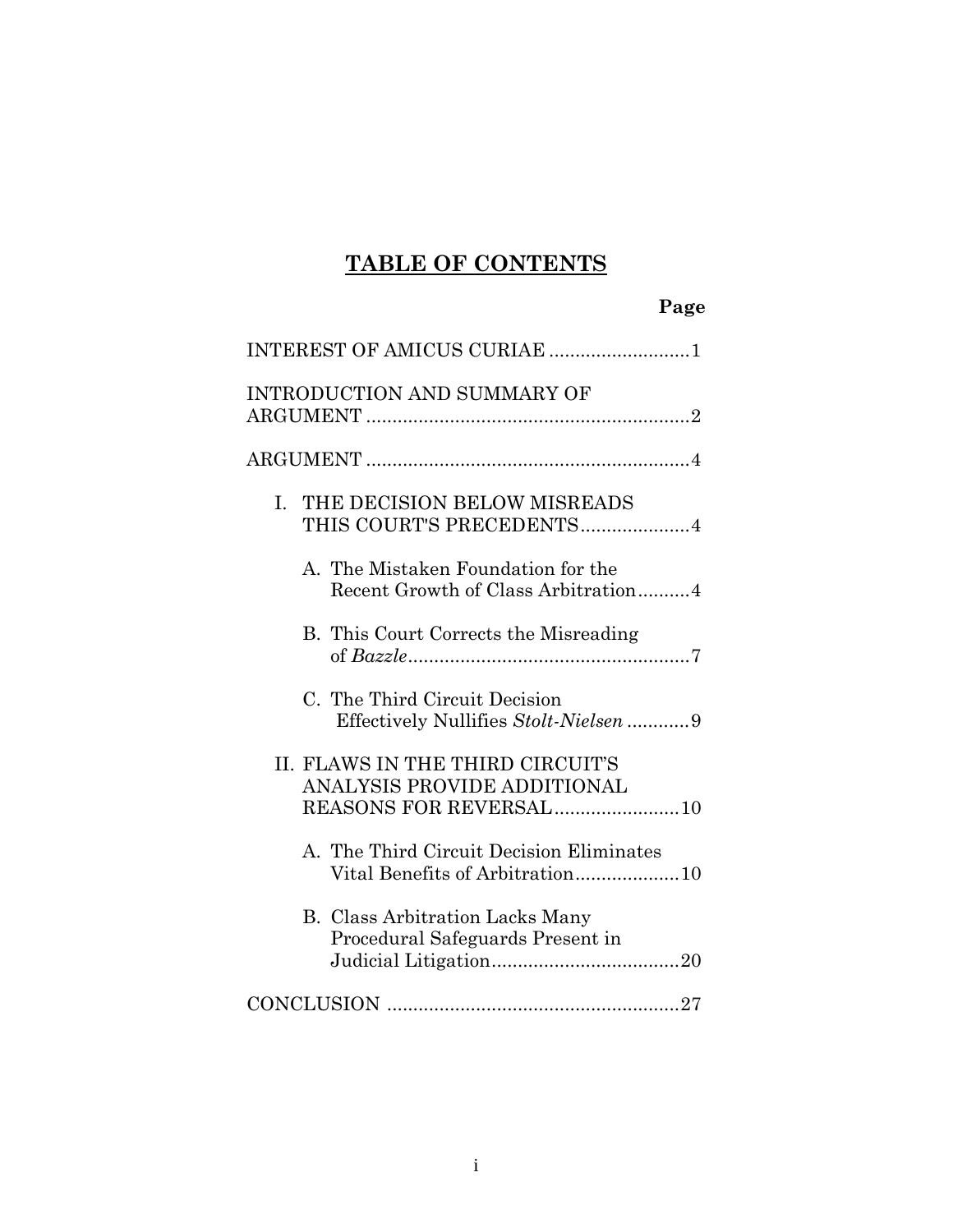# **TABLE OF AUTHORITIES**

# **Page(s)**

# **CASES**

| Allied-Bruce Terminix Cos. v. Dobson,                                                         |
|-----------------------------------------------------------------------------------------------|
| Am. Express Co. v. Italian Colors Restaurant,<br>133 S. Ct. 594 (cert. granted Nov. 9, 2012)1 |
| AT&T Mobility LLC v. Concepcion,<br>131 S. Ct. 1740 (2011) 1,8,11,14,17,20                    |
| Barcon Assoc., Inc. v. Tri-County Asphalt<br>Corp., 430 A.2d 214 (N.J. 1981) 15               |
| Bell Atl. Corp. v. Twombly,                                                                   |
| Bernal v. Burnett,                                                                            |
| Boomer v. AT&T Corp.,                                                                         |
| Carnival Cruise Line, Inc. v. Shute,                                                          |
| Castano v. Am. Tobacco Co.,                                                                   |
| Champ v. Siegel Trading Co., Inc.,                                                            |
| Com. Coatings Corp. v. Cont. Cas. Co.,                                                        |
| Depianti v. Bradley Mktg Enters., Inc.,<br>AAA No. 11 114 00838 07 (AAA Aug. 1,               |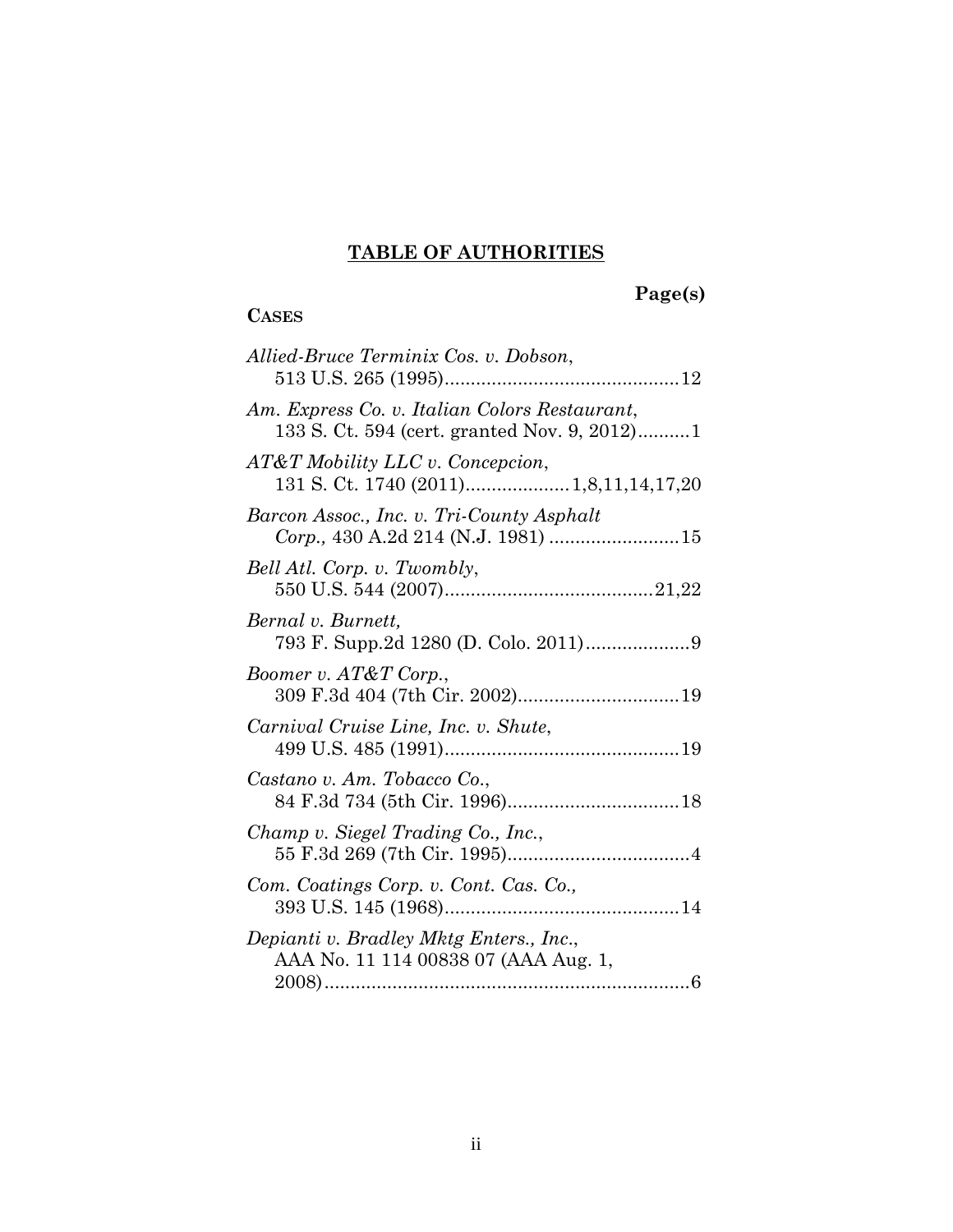| EEOC v. Waffle House, Inc.,                                                                 |
|---------------------------------------------------------------------------------------------|
| Goodale v. George S. May Int'l Co.,<br>2011 WL 1337349 (N.D. Ill. Apr. 5, 2011) 10          |
| Granite Rock Co. v. Int'l Broth. of Teamsters,                                              |
| Green Tree Financial Corp. v. Bazzle,                                                       |
| Hall Street Assoc's v. Mattel, Inc.,                                                        |
| In re Rhone-Poulenc Rorer, Inc.,<br>51 F.3d 1293 (7th Cir. 1995) 16,17,19                   |
| Jock v. Sterling Jewelers, Inc.,<br>646 F.3d 114 (2d Cir. 2011), cert. denied,              |
| Kohen v. Pac. Inv. Mgmt. Co. LLC,<br>571 F.3d 672-677-78 (7th Cir. 2009) 17                 |
| La. Health Serv. Indem. Co. v. Gambro A B,<br>756 F. Supp. 2d 760 (W.D. La. 2010)  10       |
| Mitsubishi Motors Corp. v. Soler Chrysler-<br>Plymouth, Inc., 473 U.S. 614 (1985)11         |
| Newton v. Merrill Lynch, Pierce, Fenner &<br>Smith, Inc., 259 F.3d 154 (3d Cir. 2001)17     |
| Reed v. Fla. Metro. Univ. Inc.,                                                             |
| Reiter v. Sonotone Corp., 442 U.S. 330 (1979) 21                                            |
| Rivera, et al. v. Corinthian College, Inc., et al.,<br>No. 11 434 01075 08 (AAA claim filed |
|                                                                                             |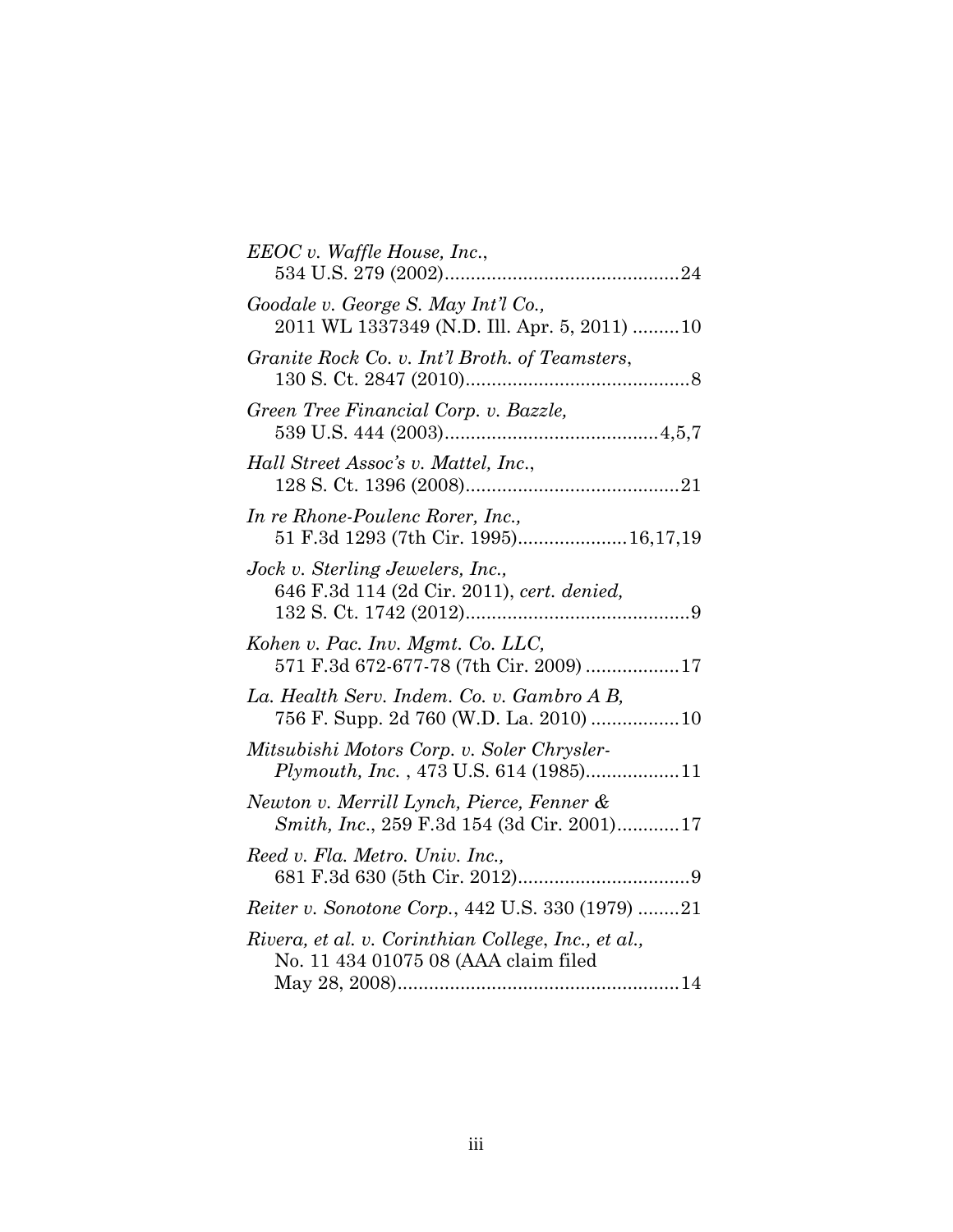| Sheet Metal Workers Local 441 Health &                                               |
|--------------------------------------------------------------------------------------|
| Welfare Plan v. GlaxoSmithKline, PLC,<br>2010 WL 3855552 (E.D. Pa. Sept. 30, 2010)17 |
| Shroyer v. New Cingular Wireless Servs.,                                             |
| Smith & Wollensky Rest. Group, Inc. v.<br><i>Passow</i> , 2011 WL 148302 (D. Mass.   |
| Stolt-Nielsen S.A. v. AnimalFeeds Int'l Corp.,                                       |
| Thorogood v. Sears, Roebuck and Co.,                                                 |
| Trumper v. Travelers Indem. Co.,<br>2006 WL 6553086 (S.D. Tex. Jan. 9, 2006)5        |
|                                                                                      |
| United Steelworkers v. Enterprise Wheel &                                            |
| Yahoo! Inc. v. Iversen,<br>836 F. Supp.2d 1007 (N.D. Cal. 2011)10                    |

# **STATUTES AND** R**ULES**

## **OTHER AUTHORITIES**

| American Arbitration Association, Analysis of  |  |
|------------------------------------------------|--|
| <i>the AAA's Consumer Arbitration Caseload</i> |  |
|                                                |  |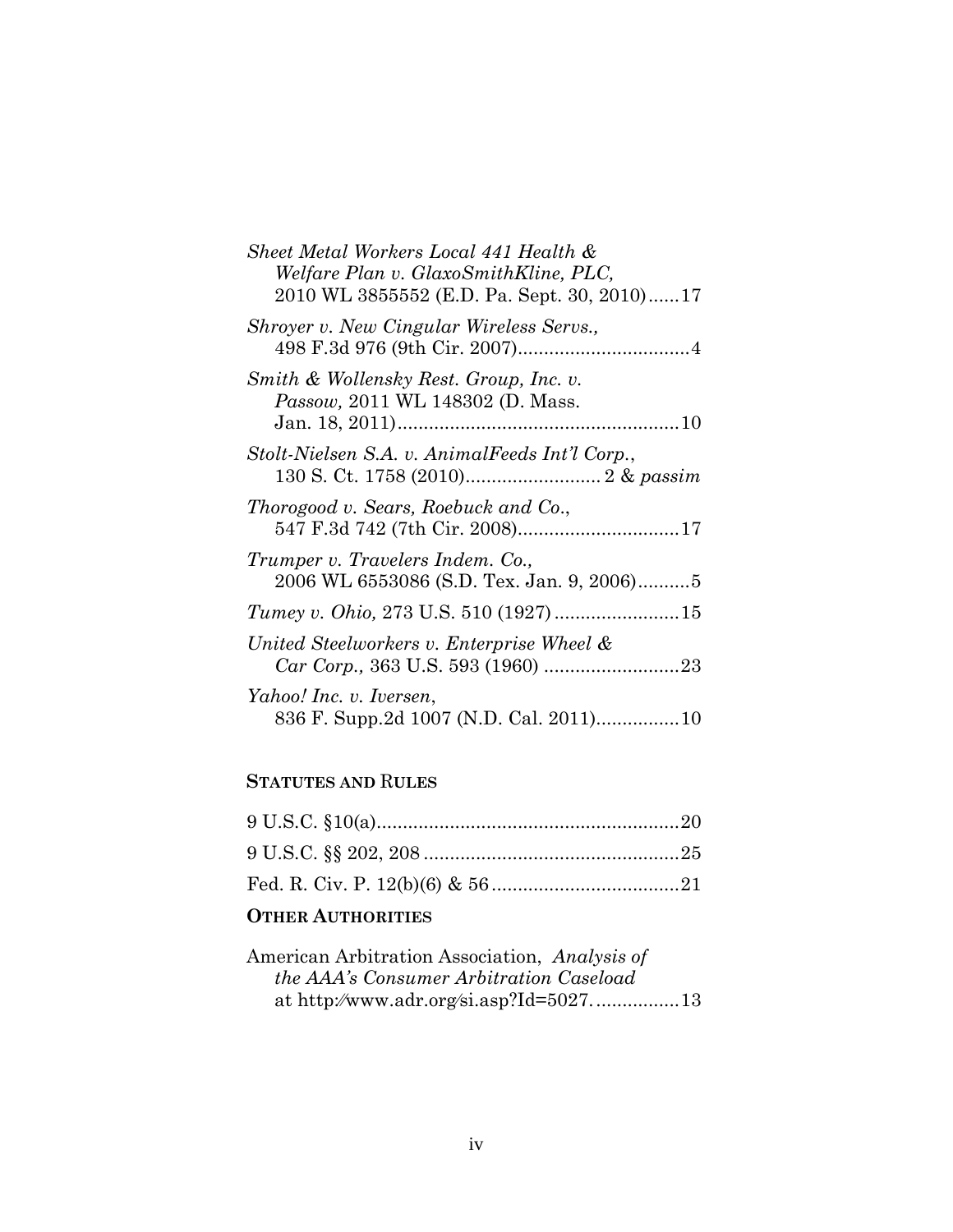| American Arbitration Association's<br>Searchable Class Arbitration Docket,<br><i>available at http://www.adr.org/sp.asp?id=</i>                                                                                               |
|-------------------------------------------------------------------------------------------------------------------------------------------------------------------------------------------------------------------------------|
| American Arbitration Association's Supp.<br>Rules for Class Arbitrations (eff. Oct. 8,<br>2003), available at<br>http://adr.org/sp.asp?id=219365, 12, 13, 15, 22                                                              |
| Baker, Class Action Arbitration, 10 Cardozo J.                                                                                                                                                                                |
| Barnett, The Plaintiffs' Bar Cannot Enforce<br>the Laws: Individual Reliance Issues<br>Prevent Consumer Protection Classes in the<br><i>Eighth Circuit</i> , 75 Mo. L. Rev. 207 (2010) 18                                     |
| Bohn & Choi, Fraud in the New-Issues<br>Market: Empirical Evidence on Securities<br>Class Actions, 144 U. Pa. L. Rev. 903                                                                                                     |
| Bondi, Facilitating Economic Recovery and<br>Sustainable Growth Through Reform of the<br>Securities Class-Action System: Exploring<br>Arbitration as an Alternative to Litigation,<br>33 Harv. J.L. & Pub. Pol'y 607 (2010)18 |
| Bone & Evans, Class Certification and the<br>Substantive Merits, 51 Duke L.J. 1251                                                                                                                                            |
| Burch, Necessity Never Made a Good Bargain:<br>When Consumer Arbitration Agreements<br><i>Prohibit Class Relief</i> , 31 Fla. St. U. L. Rev.                                                                                  |
| California Courts, Class Certification In<br>California, at A1, tbl.A-1 (Feb. 2010) 16                                                                                                                                        |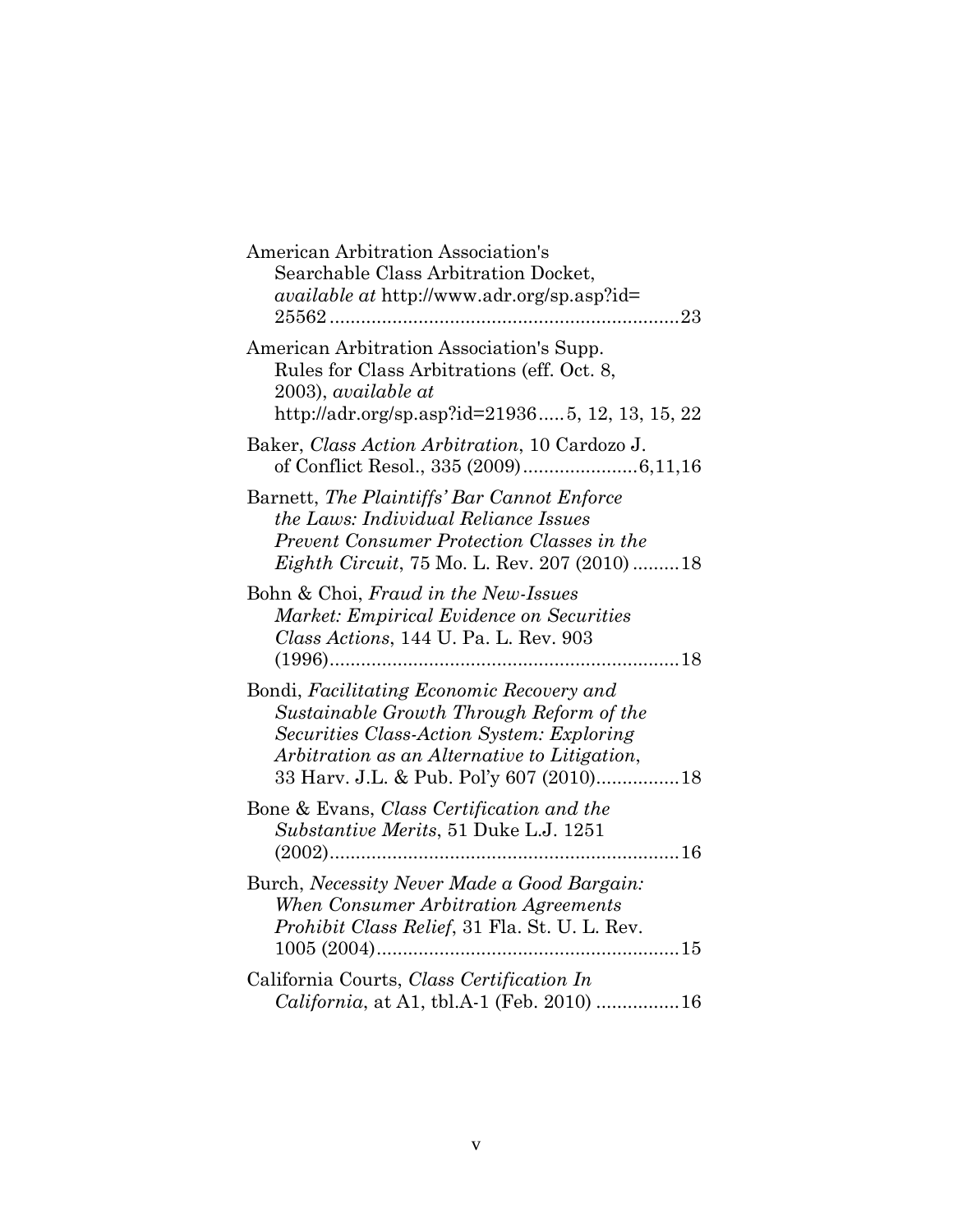| Carter, High Court Says Let the Arbitrator<br>Decide, 2 No. 25 ABA J. E-Report 5 (June                                                                                                                                                                                         |
|--------------------------------------------------------------------------------------------------------------------------------------------------------------------------------------------------------------------------------------------------------------------------------|
| Chamblee, Unsettling Efficiency: When Non-<br>Class Aggregation of Mass Torts Creates<br>Second-Class Settlements, 65 La. L. Rev.                                                                                                                                              |
| Clancy & Stein, An Uninvited Guest: Class<br>Arbitration and the Federal Arbitration<br>Act's Legislative History, 63 Bus. Law. 55                                                                                                                                             |
| Clancy, Re-Evaluating Bazzle: The Supreme<br>Court's Celebrated 2003 Decision Says<br>Much Less About Class Action Arbitration<br>Than Many Assume, 7 Class Action Lit.                                                                                                        |
| Convention on Recognition and Enforcement<br>of Foreign Arbitral Awards, 21 U.S.T.<br>2517, 330 U.N.T. 2517 330 U.N.T.S. 38                                                                                                                                                    |
| Deruelle & Roesch, <i>Gaming the Rigged Class</i><br>Arbitration Game: How We Got Here and<br>Where We Go Now $-$ Part I, The<br>Metropolitan Corporate Counsel, August<br>$2007$ , at 9, <i>available at</i><br>http://www.metrocorpcounsel.<br>com/pdf/2007/August/09.pdf 14 |
| Domke on Commercial Arbitration §29:06 (G.                                                                                                                                                                                                                                     |
| Inter-American Commercial Arbitration<br>Commission Rules, Art. 3 (amended Apr. 1,<br>$2002$ , available at<br>http://www.adr.org/sp.asp?id=2209325, 26                                                                                                                        |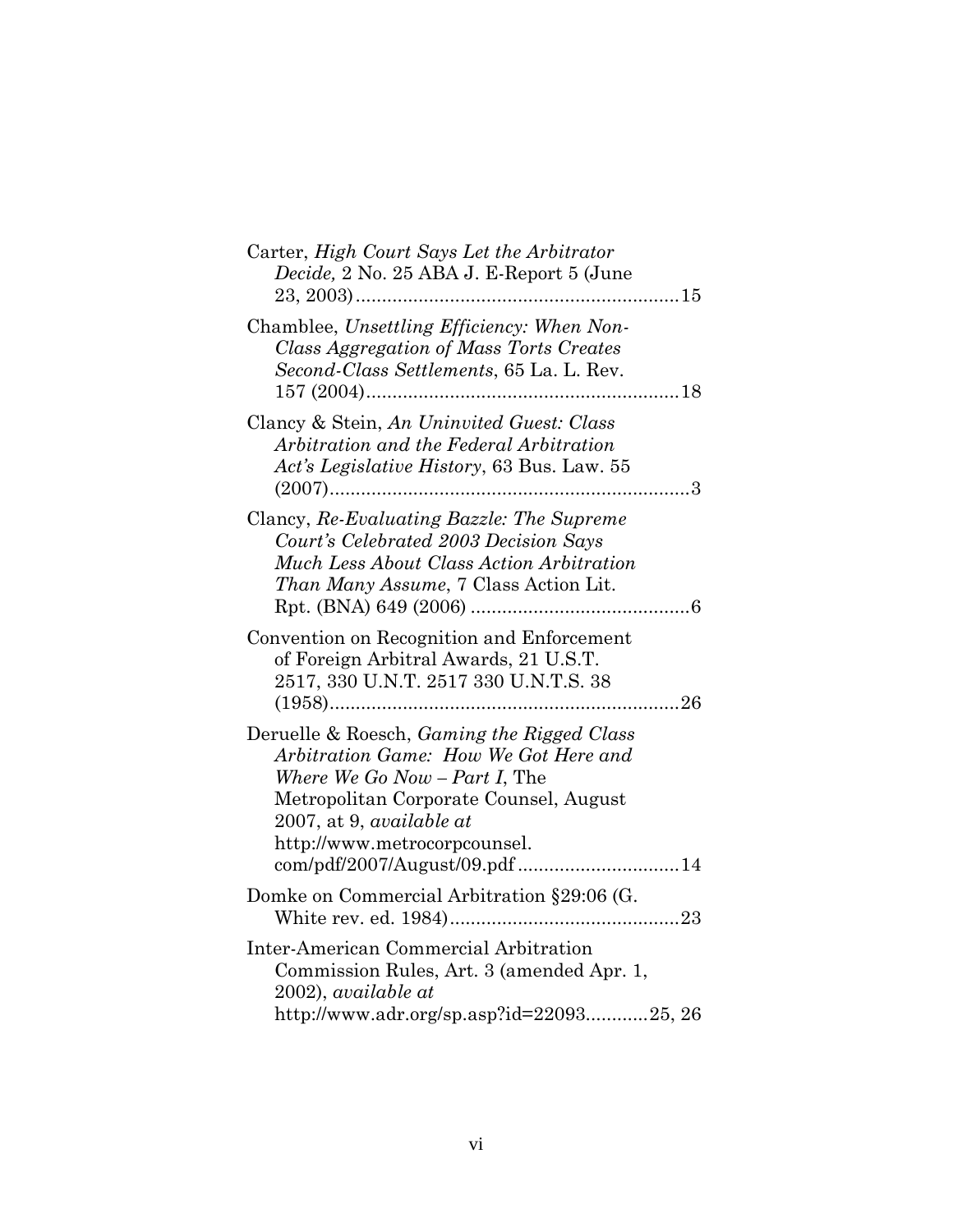| Judicial Arbitration & Mediation Services'<br>Class Action Procedures (eff. May 1, 2009)<br>available at<br>http://www.jamsadr.com/files/Uploads/Doc<br>uments/JAMSRules/JAMS_Class_Action_P                       |
|--------------------------------------------------------------------------------------------------------------------------------------------------------------------------------------------------------------------|
| Lew, Mistelis & Kroll, <i>Comparative</i><br>International Commercial Arbitration                                                                                                                                  |
| Maltby, Employment Arbitration and<br>Workplace Justice, 38 U.S.F. L. Rev. 105<br>. 22                                                                                                                             |
| Nagareda, Class Certification in the Age of<br>Aggregate Proof, 84 N.Y.U. L. Rev. 97                                                                                                                               |
| Powell & Bales, Ethical Problems in Class<br><i>Arbitration, 2011 J. Disp. Resol. 309 (2011)15</i>                                                                                                                 |
| Rice, <i>Enforceable or Not?: Class Action</i><br><i>Waivers in Mandatory Arbitration Clauses</i><br>and the Need for A Judicial Standard, 45                                                                      |
| Sherwyn, Because it Takes Two: Why Post-<br>Dispute Voluntary Arbitration Programs<br>Will Fail to Fix the Problems Associated<br>with Employment Discrimination Law<br>Adjudication, 1 Berkeley J. Emp. & Lab. L. |
| Steinberg, A Decade After McMahon:<br>Securities Arbitration: Better for Investors<br>Than the Courts? 62 Brooklyn L. Rev. 1503                                                                                    |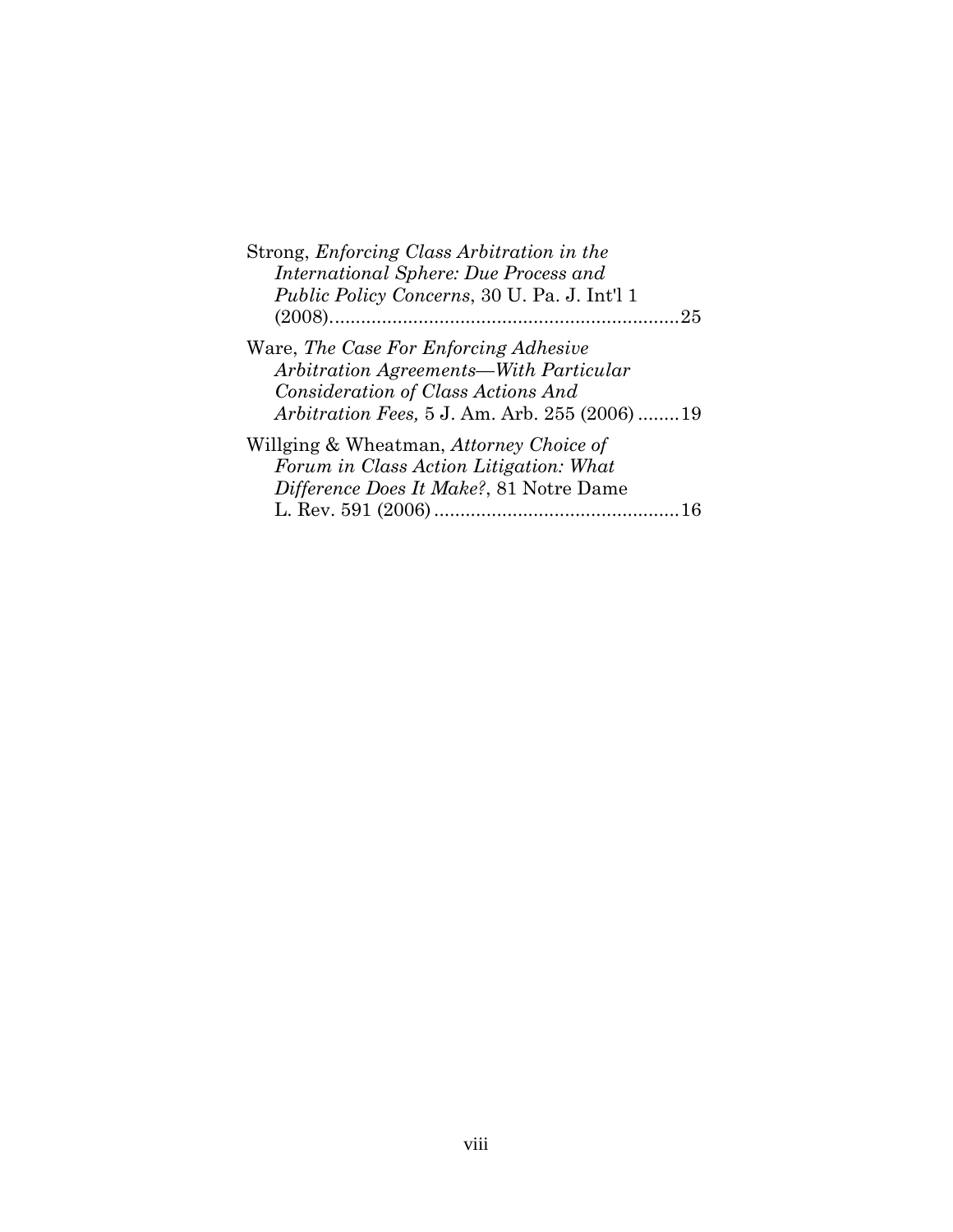#### **INTEREST OF** *AMICUS CURIAE*[1](#page-9-0)

*Amicus curiae* DRI — The Voice of the Defense Bar ("DRI") is an international organization of more than 23,000 attorneys involved in the defense of civil litigation. DRI is committed to enhancing the skills, effectiveness, and professionalism of defense attorneys. Consistent with this commitment, DRI seeks to address issues germane to defense attorneys, to promote the role of the defense attorney, and to improve the civil justice system. DRI has long been a voice in the ongoing effort to make the civil justice system more fair and efficient. To that end, DRI regularly files *amicus curiae* briefs in cases that raise issues of concern to its members.

Arbitration is an issue of particular interest since DRI members often advise or represent clients in drafting contracts and in subsequent proceedings. Frequently, such contractual disputes address the enforceability of arbitration agreements. Based on the informed interest and relevant experience of its members, DRI has submitted several *amicus* briefs in recent years in cases presenting issues under the Federal Arbitration Act (FAA). *E.g.*, *Am. Express Co. v. Italian Colors Restaurant*, 133 S. Ct. 594 (cert. granted Nov. 9, 2012); *AT&T Mobility LLC v*.

<span id="page-9-0"></span><sup>&</sup>lt;sup>1</sup> Letters of consent have been filed with the Clerk. Pursuant to Supreme Court Rule 37.6, *amicus curiae* states that no counsel for a party has written this brief in whole or in part and that no person or entity, other than the *amicus curiae*, its members, or its counsel, has made a monetary contribution to the preparation or submission of this brief.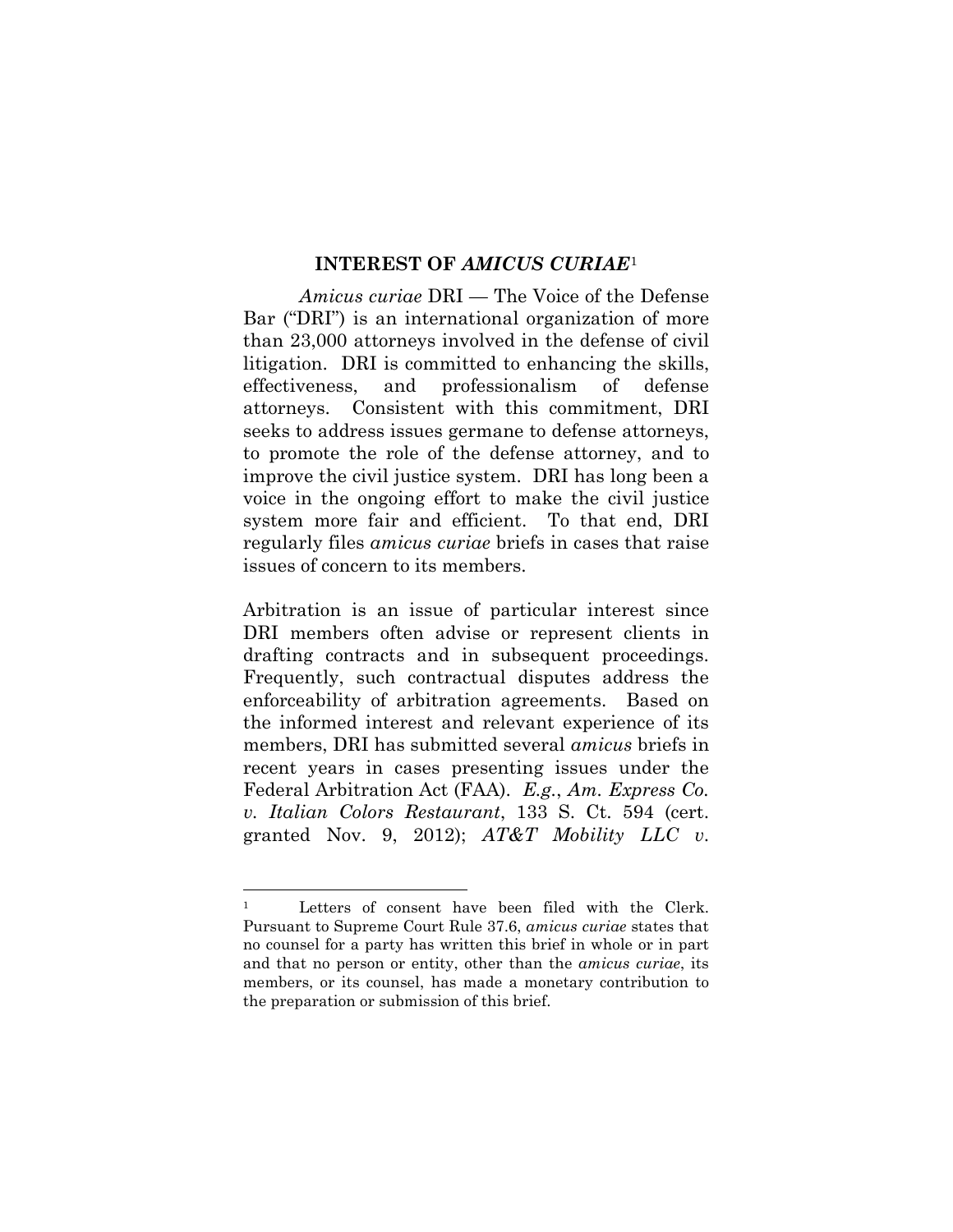#### *Concepcion*, 131 S. Ct. 1740 (2011); *Stolt-Nielsen S.A. v. AnimalFeeds Int'l Corp.*, 130 S. Ct. 1758 (2010).

DRI and its members thus have a vital interest in the issues presented in this case. In light of its members' extensive practical experience, DRI is uniquely well suited to explain why this Court should reverse the Third Circuit's opinion.

#### **INTRODUCTION AND SUMMARY OF ARGUMENT**

Arbitration agreements are commonplace in every corner of the economy, and parties expect that such agreements will be honored in accordance with the terms to which they consented. Consistent with the strong market preference for arbitration, federal law and the laws of many states favor this alternative form of dispute resolution precisely because it is inexpensive, streamlined, and efficient. As this Court has recognized, class arbitration is, in contrast to bilateral arbitration, a markedly different procedure that offers none of these advantages. It is costly, risky, and cumbersome – the very attributes that generally motivate parties to choose traditional bilateral arbitration over litigation in the first place.

Compelling parties to resolve disputes through costly, time-consuming, and high-stakes class-wide arbitration, when the parties have not agreed to do so, frustrates the parties' intent, undermines their agreements, and erodes the benefits offered by arbitration as an alternative to litigation. Imposing class arbitration on parties who have not agreed to that procedure conflicts with the central goal of the Federal Arbitration Act (FAA): to ensure that arbitration agreements are enforced strictly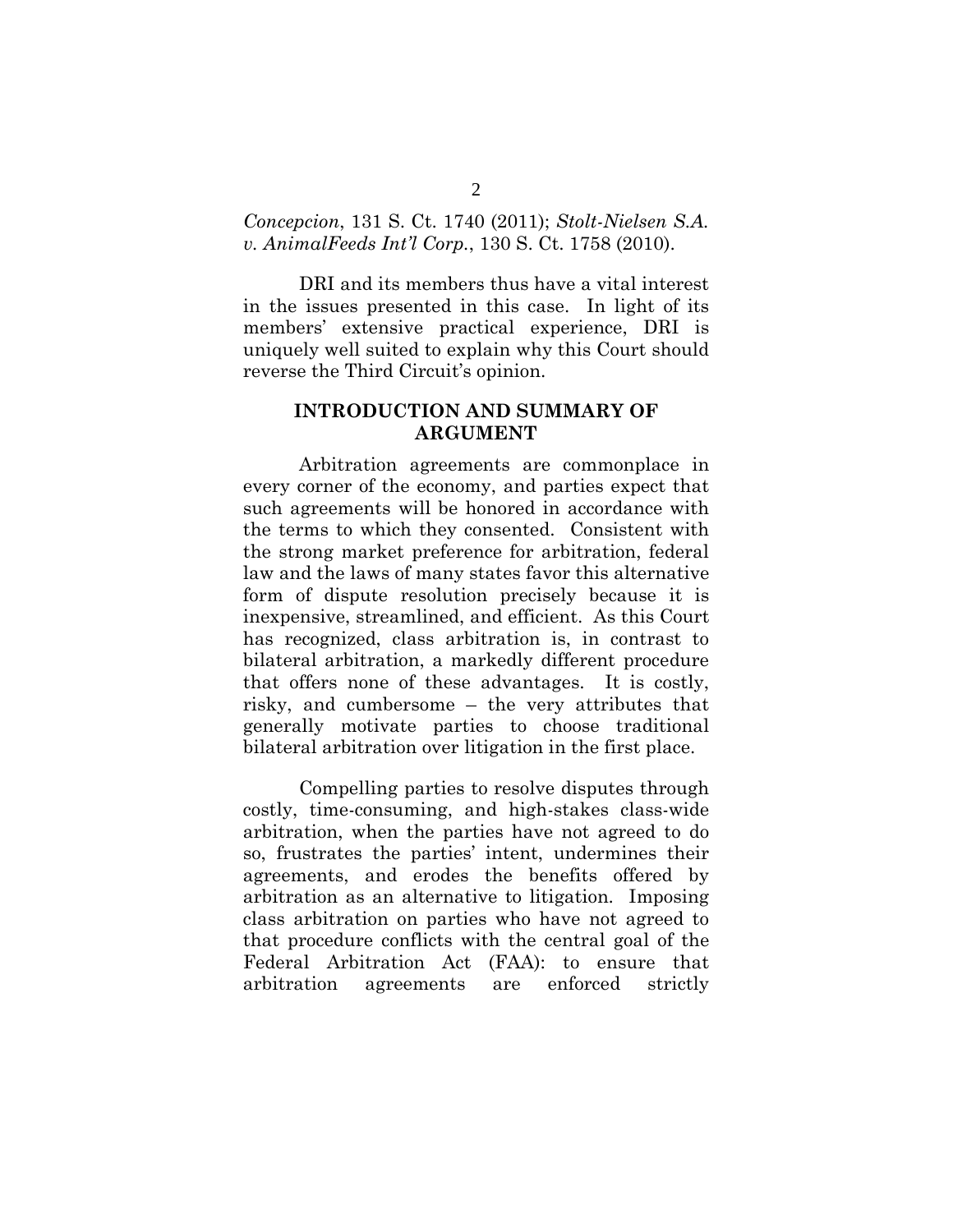according to the terms adopted by the parties. The FAA ensures not only that arbitration agreements are enforceable, but also that hostility to arbitration is not permitted to transform arbitration by replicating the most expensive and formal aspects of judicial proceedings.

Arbitrators and lower courts that misapply this Court's precedents have subjected defendants to complex, high-stakes, class arbitration procedures to which they never agreed. That result is incompatible with the principle that contractual agreement is the cornerstone on which the arbitration system rests. Even worse, defendants coerced into class arbitration are deprived of substantial rights, including the benefits of finality and repose, even if they prevail on the merits. That result is incompatible with the principal justifications for permitting class action litigation even in the courts, *viz.,* class-wide finality and repose. Under such a regime, with "millions of dollars and perhaps the company's future at risk," and absent "the safeguards litigation provides[,] the consequences of an unreviewable arbitral error are so great that arbitration is no longer a viable option." Clancy & Stein, *An Uninvited Guest: Class Arbitration and the Federal Arbitration Act's Legislative History*, 63 Bus. Law. 55, 71, 73-74 (2007) (citations omitted). The experience of DRI members confirms that these risks are real.

The Third Circuit in this case incorrectly imposed class-wide arbitration based solely on a clause in individual contracts that – without saying a word about class arbitration – merely required the parties to arbitrate all disputes. This decision is contrary to this Court's guidance, particularly in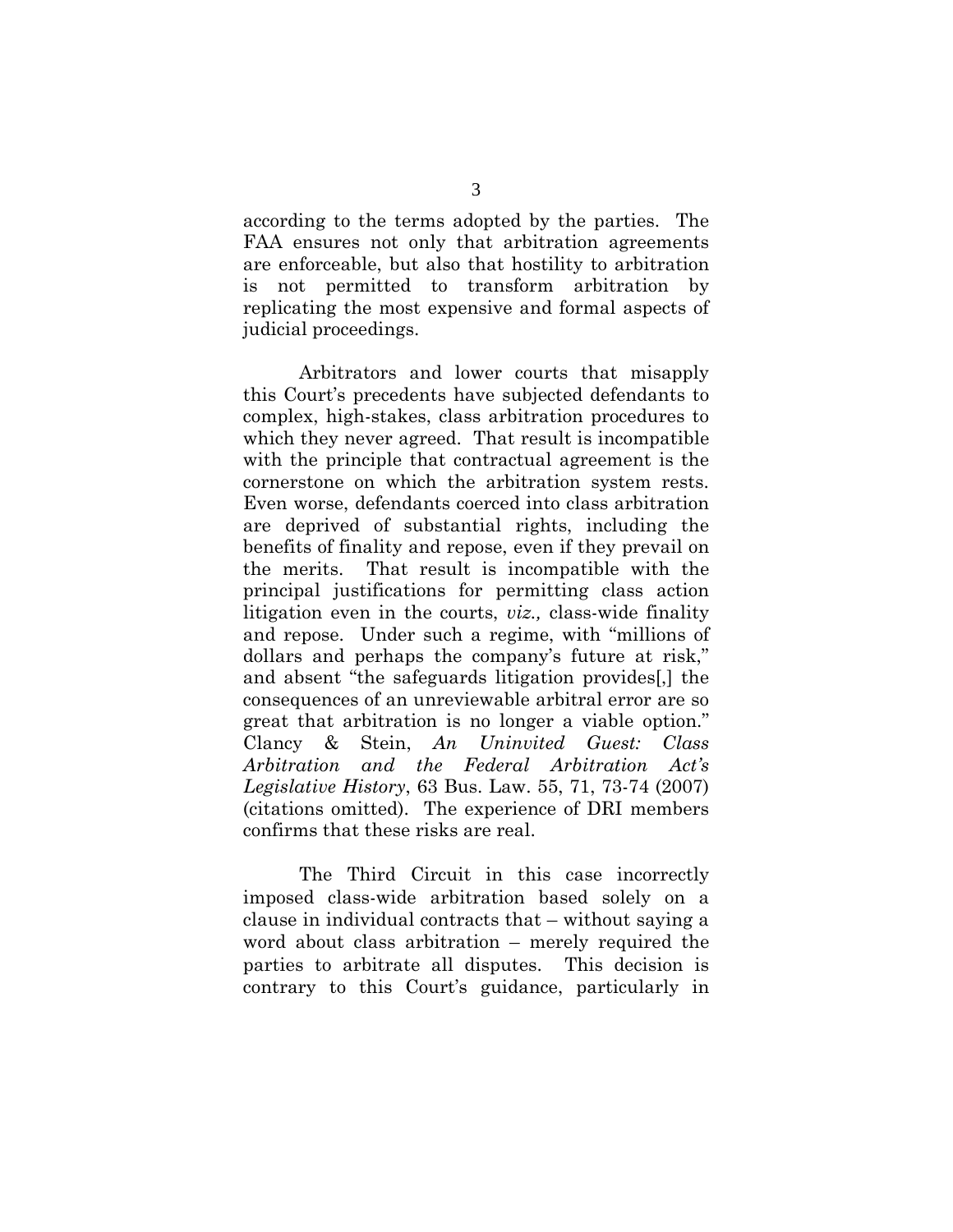*Stolt-Nielsen*, that an arbitrator may not order classwide arbitration when an arbitration agreement is "silent" on class arbitration. If allowed to stand, the decision below will adversely affect the judicial system and the rule of law by subjecting parties to expensive, protracted proceedings to which they never agreed when contracting for arbitration.

#### **ARGUMENT**

#### **I. THE DECISION BELOW MISREADS THIS COURT'S PRECEDENTS**

#### **A. The Mistaken Foundation for the Recent Growth of Class Arbitration**

Prior to *Green Tree Financial Corp. v. Bazzle,*  539 U.S. 444 (2003)*,* it was generally agreed that "absent an express provision in the parties' arbitration agreement, the duty to rigorously enforce arbitration agreements 'in accordance with the terms thereof' as set forth in section 4 of the FAA bars district courts from . . . requir[ing] consolidated arbitration, even where consolidation would promote the expeditious resolution of related claims." *[Champ](https://web2.westlaw.com/find/default.wl?mt=Westlaw&db=0000506&tc=-1&rp=%2ffind%2fdefault.wl&findtype=Y&ordoc=0318197423&serialnum=1995112328&vr=2.0&fn=_top&sv=Split&tf=-1&pbc=E0A839FE&rs=WLW12.07)  v. Siegel Trading Co., Inc.*[, 55 F.3d 269, 274-75 \(7th](https://web2.westlaw.com/find/default.wl?mt=Westlaw&db=0000506&tc=-1&rp=%2ffind%2fdefault.wl&findtype=Y&ordoc=0318197423&serialnum=1995112328&vr=2.0&fn=_top&sv=Split&tf=-1&pbc=E0A839FE&rs=WLW12.07)  [Cir. 1995\)](https://web2.westlaw.com/find/default.wl?mt=Westlaw&db=0000506&tc=-1&rp=%2ffind%2fdefault.wl&findtype=Y&ordoc=0318197423&serialnum=1995112328&vr=2.0&fn=_top&sv=Split&tf=-1&pbc=E0A839FE&rs=WLW12.07) (citing numerous circuit decisions holding same). After *Bazzle –* and based on a misperception of this Court's disposition – some courts concluded that class arbitration could proceed as long as the contract did not "forbid" class arbitration. In other words, class arbitration proceeded if the agreement was merely "silent" on the issue. *See, e.g., [Shroyer v.](https://web2.westlaw.com/find/default.wl?mt=Westlaw&db=506&tc=-1&rp=%2ffind%2fdefault.wl&findtype=Y&ordoc=2022581154&serialnum=2012930761&vr=2.0&fn=_top&sv=Split&tf=-1&referencepositiontype=S&pbc=E00BB014&referenceposition=992&rs=WLW12.07)  [New Cingular Wireless Servs.,](https://web2.westlaw.com/find/default.wl?mt=Westlaw&db=506&tc=-1&rp=%2ffind%2fdefault.wl&findtype=Y&ordoc=2022581154&serialnum=2012930761&vr=2.0&fn=_top&sv=Split&tf=-1&referencepositiontype=S&pbc=E00BB014&referenceposition=992&rs=WLW12.07)* 498 F.3d 976, 992 (9th [Cir. 2007\)](https://web2.westlaw.com/find/default.wl?mt=Westlaw&db=506&tc=-1&rp=%2ffind%2fdefault.wl&findtype=Y&ordoc=2022581154&serialnum=2012930761&vr=2.0&fn=_top&sv=Split&tf=-1&referencepositiontype=S&pbc=E00BB014&referenceposition=992&rs=WLW12.07) (reading *Bazzle* to be an "implicit endorsement" of class arbitration);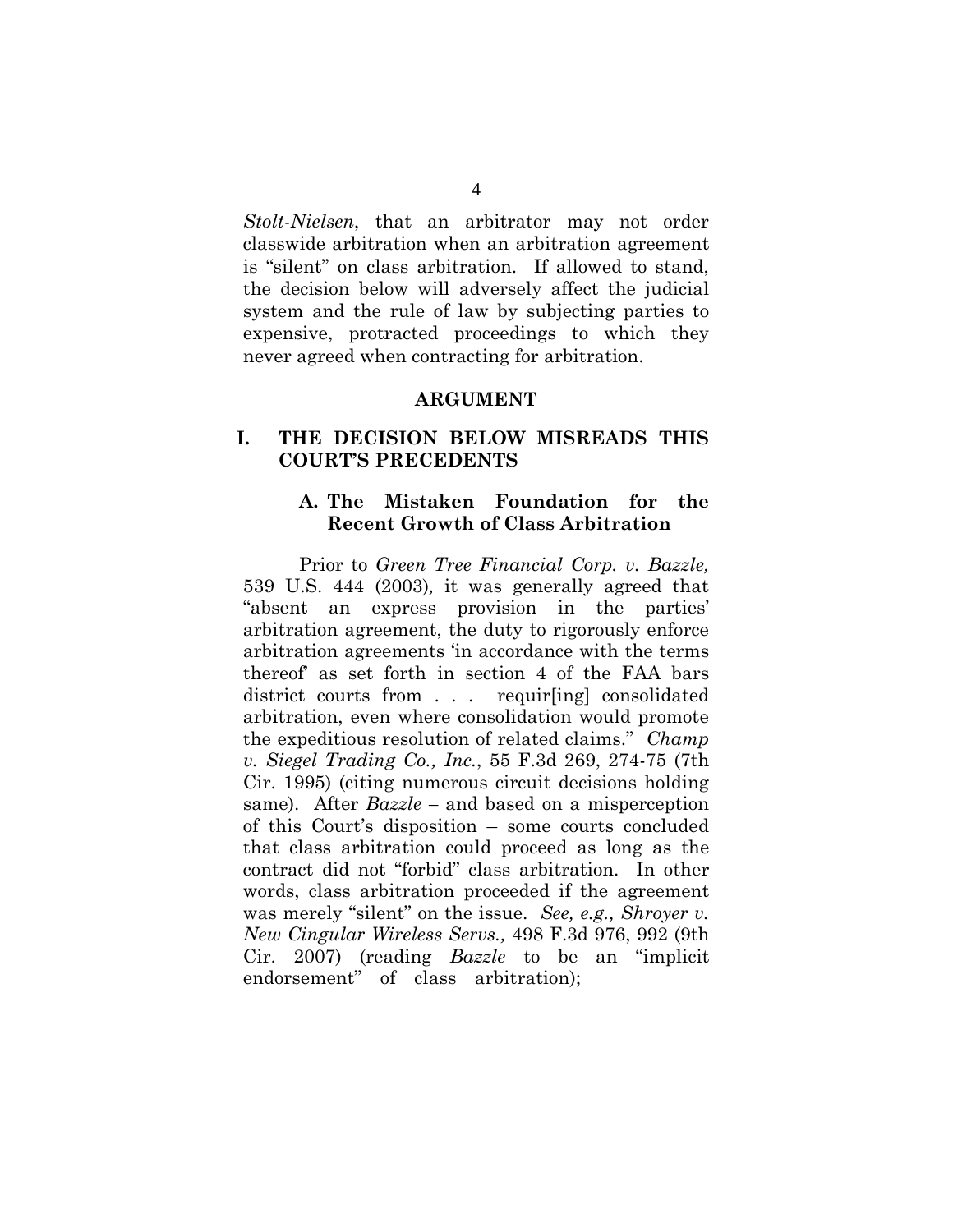*Travelers Indem. Co.,* 2006 WL 6553086, at \*1 (S.D. Tex. Jan. 9, 2006) ("class arbitration is permissible under the FAA wherever the governing contract does not expressly prohibit such arbitration," citing *[Bazzle](https://web2.westlaw.com/find/default.wl?mt=Westlaw&db=780&tc=-1&rp=%2ffind%2fdefault.wl&findtype=Y&ordoc=2022581154&serialnum=2003444529&vr=2.0&fn=_top&sv=Split&tf=-1&referencepositiontype=S&pbc=E00BB014&referenceposition=451&rs=WLW12.07)*).

Such rulings led to an explosion of classwide arbitrations. In relatively short order, the American Arbitration Association ("AAA") and the Judicial Arbitration & Mediation Services ("JAMS") implemented class arbitration procedures for the first time. *See* AAA Supp. Rules for Class Arbitrations (eff. Oct. 8, 2003), *available at* http://adr.org/sp.asp?id=21936; JAMS Class Action Procedures (eff. May 1, 2009), *available at* [http://www.jamsadr.com/files/Uploads/D](http://www.jamsadr.com/files/Uploads/)ocuments/JA MS-Rules/JAMS\_Class\_Action\_Procedures-2009.pdf. As a mechanism for arbitrators to decide the availability of class arbitration in a given case, both the AAA and JAMS procedures call for a "clause construction" award that determines not whether the parties actually "agreed" to class arbitration, but merely whether the contract "permits" class arbitration (AAA), or "can proceed on behalf of a class" (JAMS). *See* AAA Supplementary Rules for Class Arbitrations, Rule 3; JAMS Class Action Procedures, Rule 2.

Since arbitrators viewed their task at that stage as solely to determine, in effect, whether the arbitration agreement *did not forbid* class actions (and thereby "permitted" them), it is not surprising that arbitrators frequently interpreted silent arbitration agreements to "permit" class actions. A study found that as of August 2008, 65 out of 67 silent arbitration agreements - or 97% - had been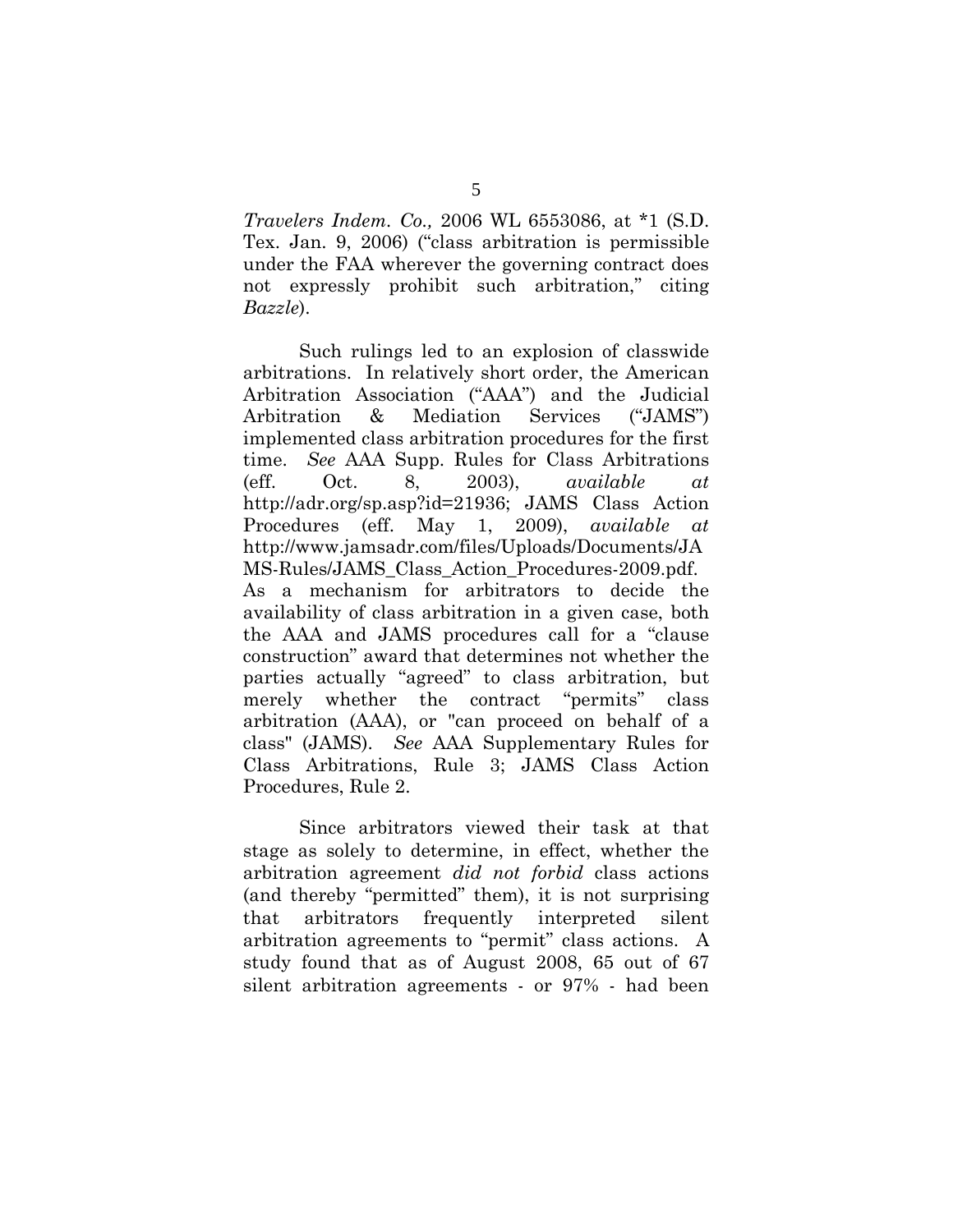interpreted by arbitrators to authorize class arbitration. Baker, *Class Action Arbitration*, 10 Cardozo J. of Conflict Resol. 335, 348 (2009). To the same effect, the AAA *amicus* brief in *Stolt-Nielsen*  reported that in 102 "clause construction awards" where the parties contested whether class arbitration was permitted, class arbitration prevailed in 95 cases. Brief of AAA at 22, *Stolt-Nielsen v. AnimalFeeds Int'l Corp.,* No. 08-1198, *available at* [http://www.americanbar.org/content/dam/aba/publish](http://www.americanbar.org/content/dam/aba/publishing/preview/publiced_preview_briefs_pdfs_07_08_08_1198_NeutralAmCuAAA.authcheckdam.pdf) [ing/preview/publiced\\_preview\\_briefs\\_pdfs\\_07\\_08\\_08\\_](http://www.americanbar.org/content/dam/aba/publishing/preview/publiced_preview_briefs_pdfs_07_08_08_1198_NeutralAmCuAAA.authcheckdam.pdf) [1198\\_NeutralAmCuAAA.authcheckdam.pdf](http://www.americanbar.org/content/dam/aba/publishing/preview/publiced_preview_briefs_pdfs_07_08_08_1198_NeutralAmCuAAA.authcheckdam.pdf) (hereinafter "AAA *Stolt-Nielsen* Brief"); *see also* Brief of CTIA - The Wireless Association at 11 & Appendix, *Stolt-Nielsen v. AnimalFeeds Int'l Corp.,* No. 08-1198, *available at* http:/[/www.abanet.org/](http://www.abanet.org/%20publiced/preview/briefs/pdfs/)  [publiced/preview/briefs/pdfs/0](http://www.abanet.org/%20publiced/preview/briefs/pdfs/)7-08/08-1198\_ PetitionerAmCuCTIA.pdf.

This empirical data is supported by comments directly from arbitrators. As one acknowledged:

the overwhelming majority of Clause Construction Awards under [AAA] Class Arbitration Rules have held that, where the arbitration clause contains broad language similar to that here, and is silent on whether a class proceeding is contemplated or not, class arbitration is permitted.

Partial Final Clause Construction Award And Rulings on Respondents' Motions To Dismiss at 9, *Depianti v. Bradley Mktg Enters., Inc*., AAA No. 11 114 00838 07 (AAA Aug. 1, 2008) *available at*  <http://www.adr.org/si.asp?id=5442>; *accord* Clancy, *Re-Evaluating Bazzle: The Supreme Court's Celebrated 2003 Decision Says Much Less About Class Action*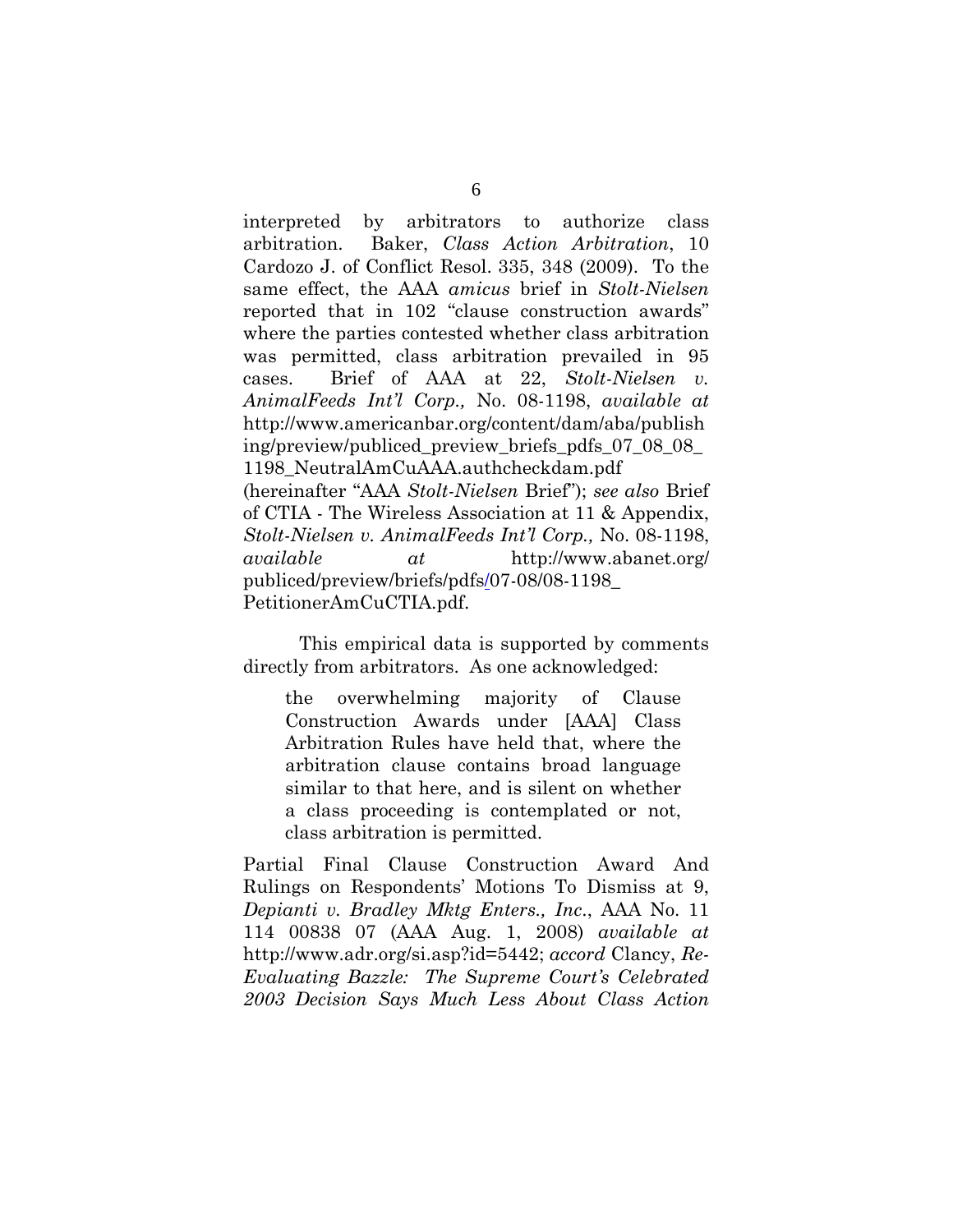*Arbitration Than Many Assume*, 7 Class Action Lit. Rpt. (BNA) 649, 2 (2006) (noting that arbitrators issuing decisions overwhelmingly favor class arbitration – even where there is no evidence the parties intended to allow it).

#### **B. This Court Corrects the Misreading of**  *Bazzle*

These misperceptions of *Bazzle* permeated the legal landscape until this Court explained in *Stolt-Nielsen* that

[A] party may not be compelled under the FAA to submit to class arbitration unless there is a contractual basis for concluding that the party *agreed* to do so. . . . The critical point, in the view of the arbitration panel, was that petitioners did not establish that the parties to the charter agreements intended to *preclude* class arbitration. . . . [T]he panel regarded the agreement's silence on the question of class arbitration as dispositive. The panel's conclusion is fundamentally at war with the foundational FAA principle that arbitration is a matter of consent.

130 S. Ct. at 1775 (emphasis in original; internal quotations and citations omitted).

This Court anchored its holding on the bedrock principle that arbitration under the FAA is based on "consent, not coercion." *Id.* at 1773 (quoting *[Volt Info.](http://www.westlaw.com/Find/Default.wl?rs=dfa1.0&vr=2.0&DB=780&FindType=Y&ReferencePositionType=S&SerialNum=1989032283&ReferencePosition=479)  [Scis., Inc. v. Bd. of Trs. of Leland Stanford Junior](http://www.westlaw.com/Find/Default.wl?rs=dfa1.0&vr=2.0&DB=780&FindType=Y&ReferencePositionType=S&SerialNum=1989032283&ReferencePosition=479)  [Univ.,](http://www.westlaw.com/Find/Default.wl?rs=dfa1.0&vr=2.0&DB=780&FindType=Y&ReferencePositionType=S&SerialNum=1989032283&ReferencePosition=479)* [489 U.S. 468, 479 \(1989\)\)](http://www.westlaw.com/Find/Default.wl?rs=dfa1.0&vr=2.0&DB=780&FindType=Y&ReferencePositionType=S&SerialNum=1989032283&ReferencePosition=479); *see also*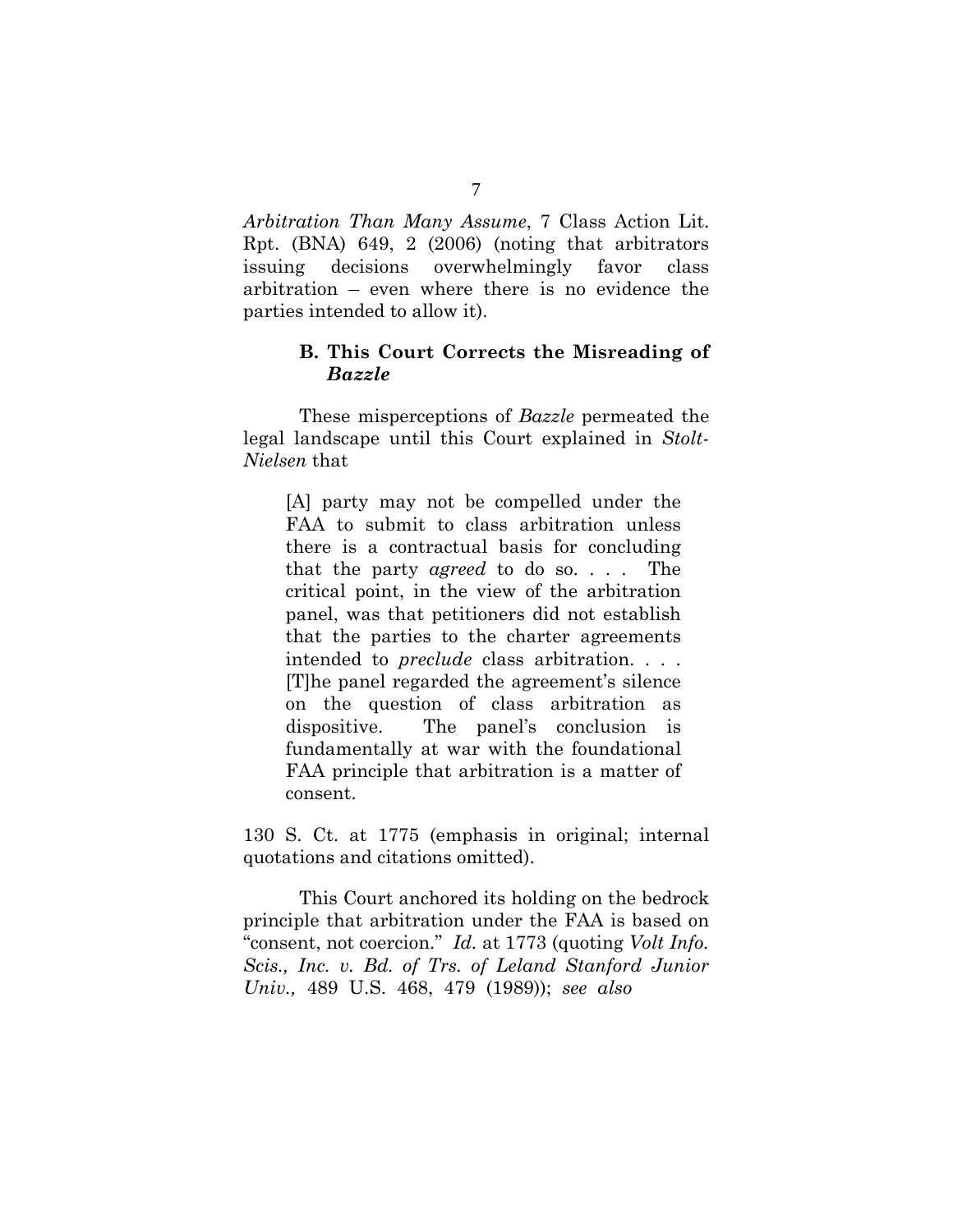*Rock Co. v. Int'l Broth. of Teamsters*, 130 S. Ct. 2847, 2857 (2010) (same). Because "[t]he central purpose" of the FAA is "to ensure 'that private agreements to arbitrate are enforced according to their terms,'" parties may structure their arbitration agreements as they see fit, specify the governing rules, and specify *with whom* they choose to arbitrate their disputes. *[Stolt-Nielsen,](http://www.westlaw.com/Find/Default.wl?rs=dfa1.0&vr=2.0&DB=708&FindType=Y&ReferencePositionType=S&SerialNum=2021840752&ReferencePosition=1773)* 130 S. Ct*.* at 1773-74 (quoting *[Volt,](http://www.westlaw.com/Find/Default.wl?rs=dfa1.0&vr=2.0&DB=780&FindType=Y&ReferencePositionType=S&SerialNum=1989032283&ReferencePosition=479)* [489](http://www.westlaw.com/Find/Default.wl?rs=dfa1.0&vr=2.0&DB=780&FindType=Y&ReferencePositionType=S&SerialNum=1989032283&ReferencePosition=479)  U.S. at 479).

Accordingly, an arbitrator may not infer an implicit agreement to authorize class-action arbitration from the absence of an explicit agreement "to *preclude* class arbitration." *Id.* at 1775 (emphasis in original). "[T]he differences between bilateral and class-action arbitration are too great for arbitrators to presume, consistent with their limited powers under the FAA, that the parties' mere silence on the issue of class-action arbitration constitutes consent to resolve their disputes in class proceedings." *Id.* at 1776.[2](#page-16-0)

<span id="page-16-0"></span> <sup>2</sup> Consistent with that holding, the Court reiterated in *Concepcion* that imposing "manufactured" class arbitration on parties who had not agreed to it "interfere[d] with fundamental attributes of arbitration" and thus violated the FAA. *See* 131 S.Ct. 1748. Central to the Court's analysis is the recognition that "'changes brought about by the shift from bilateral arbitration to class-action arbitration' are 'fundamental,'" they "sacrifice[] the principal advantage of arbitration - its informality - and make[] the process slower, more costly, and more likely to generate procedural morass than final judgment. *Id.* at 1750, 1751 (quoting *[Stolt-Nielsen,](http://www.westlaw.com/Find/Default.wl?rs=dfa1.0&vr=2.0&DB=708&FindType=Y&ReferencePositionType=S&SerialNum=2021840752&ReferencePosition=1776)* [130 S. Ct. at 1776\).](http://www.westlaw.com/Find/Default.wl?rs=dfa1.0&vr=2.0&DB=708&FindType=Y&ReferencePositionType=S&SerialNum=2021840752&ReferencePosition=1776)  Consequently, the Court once again concluded that class arbitration is "not arbitration as envisioned by the FAA" and therefore may not be required absent agreement of the parties. *Id.* at 1753.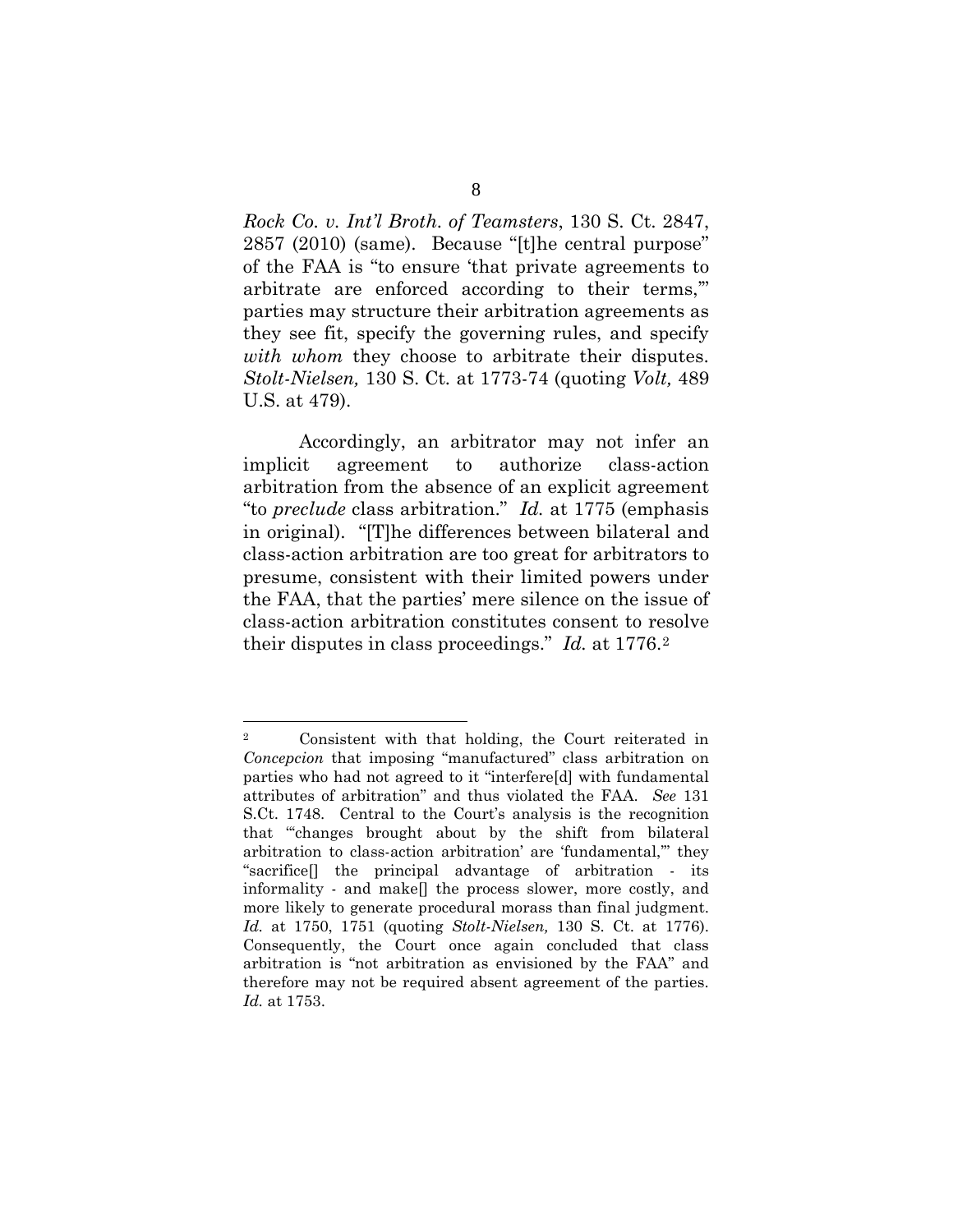#### **C. The Third Circuit Decision Effectively Nullifies** *Stolt-Nielsen*

The Third Circuit's ruling in this case provides a roadmap for nullifying or evading *Stolt-Nielsen.* For example, the court of appeals relied heavily on the contract's "any dispute" language to support the arbitrator's finding of assent to class arbitration. But most arbitration agreements that are "silent" on class arbitration contain the same "any dispute" language. *See, e.g., Stolt-Nielsen,* 130 S. Ct. at 1765; *Reed v. Fla. Metro. Univ. Inc.,* 681 F.3d 630, 642-43 (5th Cir. 2012); *Jock v. Sterling Jewelers, Inc.,* 646 F.3d 114, 116 (2d Cir. 2011), *cert. denied,* 132 S. Ct. 1742 (2012).

As the Fifth Circuit correctly noted in identical circumstances, reliance on the "any dispute" language of an arbitration agreement to find assent to class arbitration effectively nullifies *Stolt-Nielsen. Reed,*  681 F.3d at 643 (a "class arbitration award based upon an 'any dispute' clause would be insufficient under *Stolt–Nielsen* [because] a general arbitration clause, according to the *[Stolt–Nielsen](https://web2.westlaw.com/find/default.wl?rs=WLW12.07&pbc=E443A6F6&vr=2.0&findtype=Y&rp=%2ffind%2fdefault.wl&sv=Split&fn=_top&tf=-1&ordoc=2027723962&mt=Westlaw&serialnum=2021840752&tc=-1)* Court, does not authorize class arbitration because class arbitration differs too much from individual arbitration") (quotation and citation omitted); *accord [Bernal v.](http://www.westlaw.com/Find/Default.wl?rs=dfa1.0&vr=2.0&DB=0000999&FindType=Y&SerialNum=2025411777)  [Burnett,](http://www.westlaw.com/Find/Default.wl?rs=dfa1.0&vr=2.0&DB=0000999&FindType=Y&SerialNum=2025411777)* [793 F. Supp.2d 1280, 1287-88 \(D. Colo.](http://www.westlaw.com/Find/Default.wl?rs=dfa1.0&vr=2.0&DB=0000999&FindType=Y&SerialNum=2025411777)  2011).

Similarly, even where an agreement contains no provision reflecting assent to class arbitration, a plaintiff will unilaterally have *carte blanche* to avoid *Stolt-Nielsen* simply by refusing to stipulate that there is "no agreement" on the subject. *Cf. Jock,* 646 F.3d at 129 n.2 (Winter, J., dissenting) ("Given my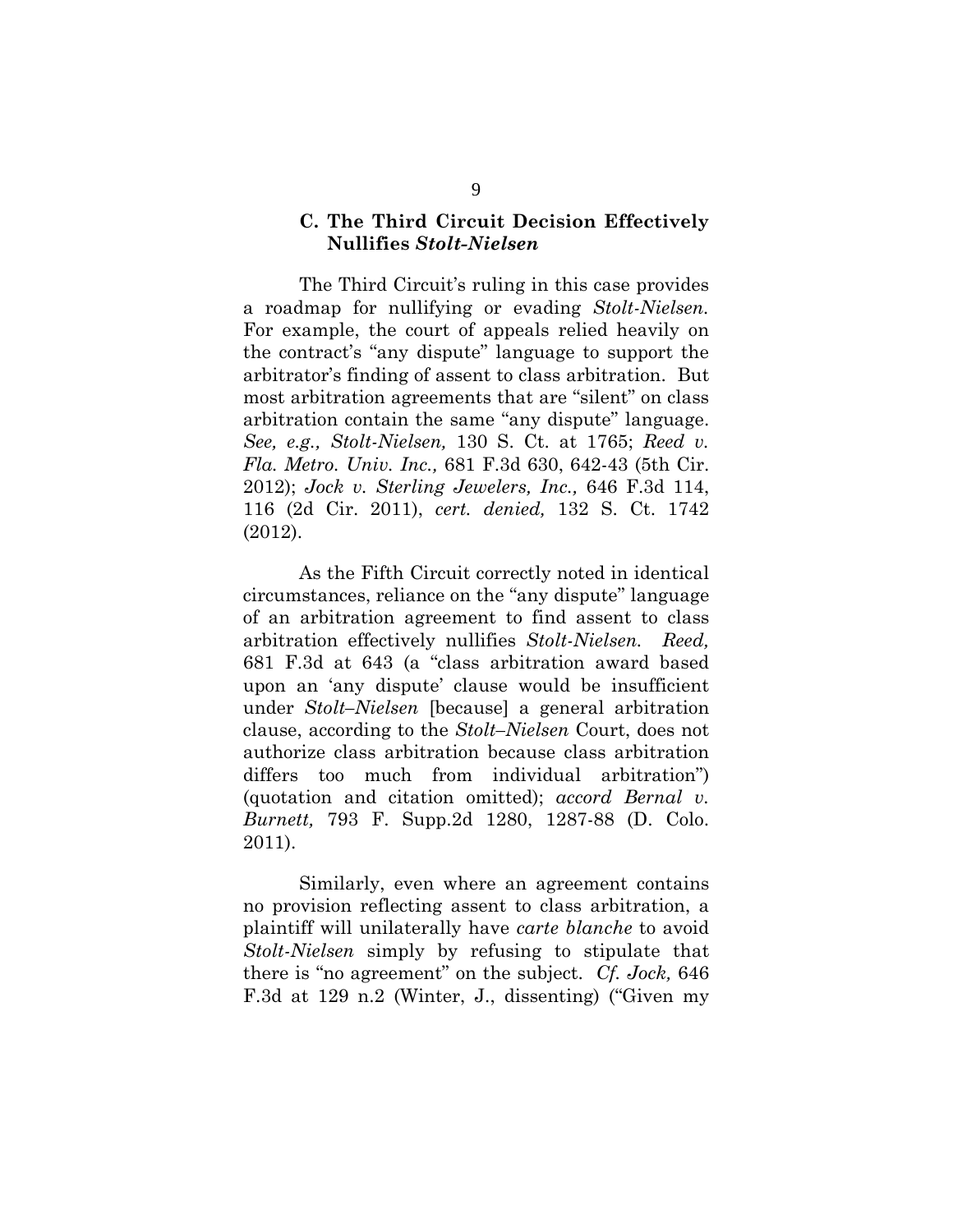colleagues' narrow reading of the decision … *Stolt-Nielsen* has been rendered an insignificant precedent"); *see also Goodale v. George S. May Int'l Co.,* [2011 WL 1337349, at \\*2 \(N.D. Ill. Apr. 5, 2011\)](http://www.westlaw.com/Find/Default.wl?rs=dfa1.0&vr=2.0&DB=0000999&FindType=Y&SerialNum=2024972399) (rejecting argument that *Stolt-Nielsen* applies only where the parties "stipulated that there was no agreement between them to arbitrate class claims," and characterizing argument as an attempt to "split the finest of hairs").

The experience of DRI members bears out this concern. Subsequent to *Stolt-Nielsen*, many arbitrators and courts limited this Court's holding to the context of a stipulated "no agreement." Some have conjured up justifications for class arbitration in contracts that fall far short of affirmative "consent to resolve . . . disputes in class proceedings." *Stolt-Nielsen,* 130 S. Ct. at 1776.[3](#page-18-0) This Court should close the pathway that allows such end-runs around its decisions.

#### **II. FLAWS IN THE THIRD CIRCUIT'S ANALYSIS PROVIDE ADDITIONAL REASONS FOR REVERSAL**

### **A. The Third Circuit Decision Eliminates Vital Benefits of Arbitration**

It is well-recognized that "[b]y agreeing to arbitrate . . . a party . . . trades the procedures and opportunity for review of the courtroom for the

<span id="page-18-0"></span> <sup>3</sup> *See, e.g., [Yahoo! Inc. v. Iversen](https://web2.westlaw.com/find/default.wl?rs=WLW12.07&pbc=BC6E23F9&vr=2.0&docname=CIK(0001011006)&lvbp=T&rp=%2ffind%2fdefault.wl&sv=Split&fn=_top&findtype=l&mt=Westlaw&returnto=BusinessNameReturnTo&db=BC-COMPANYSRBD)*, 836 F. Supp.2d 1007, 1012-13 (N.D. Cal. 2011); *[Smith & Wollensky Rest. Group, Inc. v.](http://www.westlaw.com/Find/Default.wl?rs=dfa1.0&vr=2.0&DB=0000999&FindType=Y&SerialNum=2024411571)  [Passow,](http://www.westlaw.com/Find/Default.wl?rs=dfa1.0&vr=2.0&DB=0000999&FindType=Y&SerialNum=2024411571)* [2011 WL 148302, at \\*1 \(D. Mass.](http://www.westlaw.com/Find/Default.wl?rs=dfa1.0&vr=2.0&DB=0000999&FindType=Y&SerialNum=2024411571) Jan. 18, 2011); *[La.](http://www.westlaw.com/Find/Default.wl?rs=dfa1.0&vr=2.0&DB=4637&FindType=Y&ReferencePositionType=S&SerialNum=2024207788&ReferencePosition=762)  [Health Serv. Indem. Co. v. Gambro A B,](http://www.westlaw.com/Find/Default.wl?rs=dfa1.0&vr=2.0&DB=4637&FindType=Y&ReferencePositionType=S&SerialNum=2024207788&ReferencePosition=762)* [756 F. Supp. 2d 760,](http://www.westlaw.com/Find/Default.wl?rs=dfa1.0&vr=2.0&DB=4637&FindType=Y&ReferencePositionType=S&SerialNum=2024207788&ReferencePosition=762)  762 (W.D. La. 2010).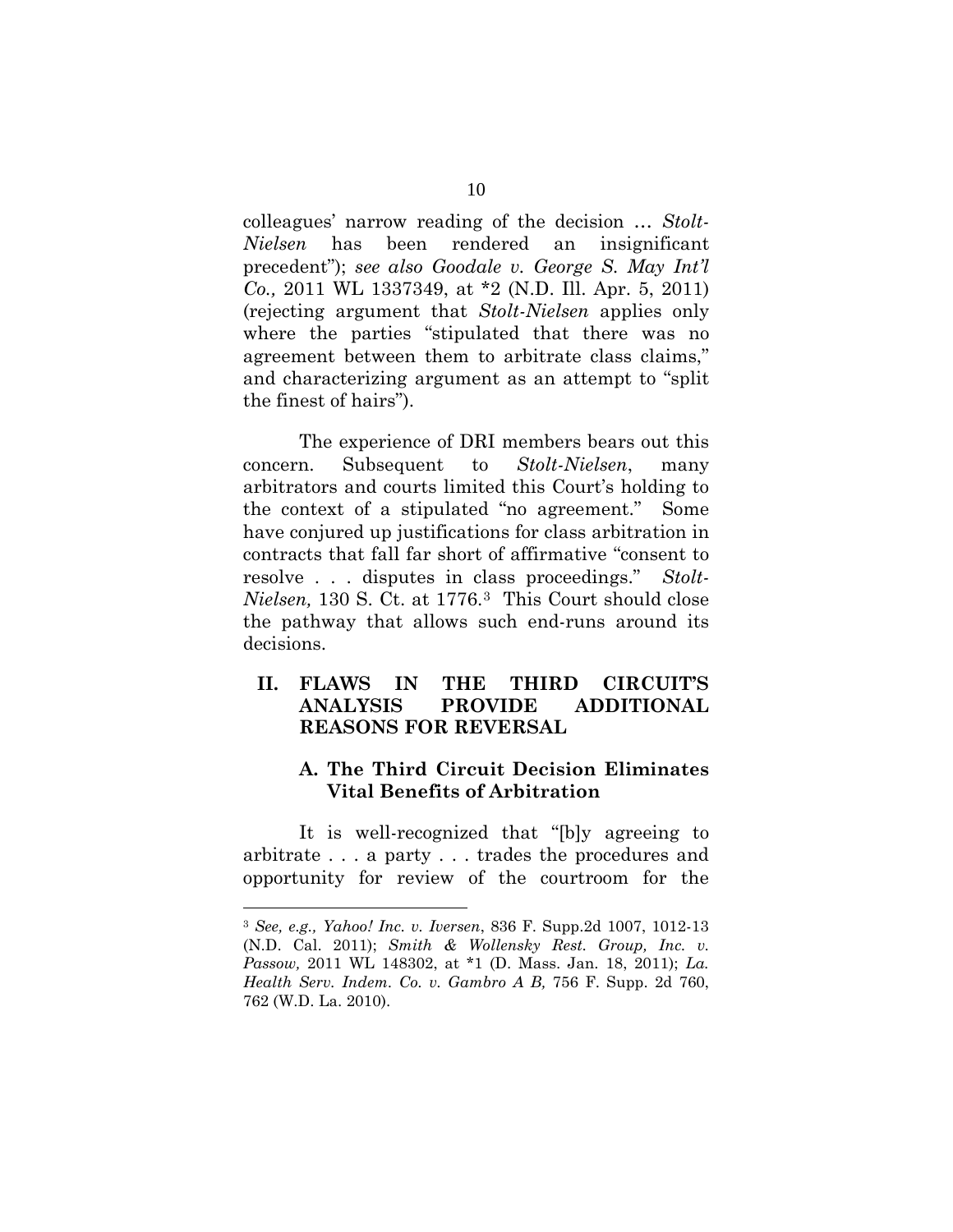simplicity, informality, and expedition of arbitration." *Mitsubishi Motors Corp. v. Soler Chrysler-Plymouth, Inc.* 473 U.S. 614, 628 (1985). The benefits of arbitration have been repeatedly recognized by this Court: lower costs, greater efficiency and speed, and the ability to choose expert adjudicators to resolve specialized disputes. *See, e.g., Concepcion,* 131 S. Ct. at 1749; *[Stolt-Nielsen,](https://web2.westlaw.com/find/default.wl?returnto=BusinessNameReturnTo&db=BC-COMPANYSRBD&rs=WLW12.04&lvbp=T&vr=2.0&rp=%2ffind%2fdefault.wl&sv=Split&fn=_top&findtype=l&mt=Westlaw&docname=CIK(LE10228608))* 130 S. Ct. at 1775; *accord* Rice, *Enforceable or Not? Class Action Waivers in Mandatory Arbitration Clauses and the Need for A Judicial Standard,* 45 Hou. L. Rev. 215, 246 (2008) ("Proponents of arbitration, and particularly of the mandatory arbitration clause, hail it as a boon to efficiency for our already-burdened judiciary as well as an economic advantage for both parties of a dispute").

Just as emphatically, however, the attributes of efficiency and simplicity do not exist in class arbitration, which by its nature is protracted, complex and public.[4](#page-19-0) In contrast to the informality, streamlining, and expedition that are hallmarks of individual arbitration, class arbitration requires complex procedures that blur the distinction between litigation and arbitration. For example, the AAA's

<span id="page-19-0"></span> $\overline{4}$ <sup>4</sup> *Cf.* Clancy & Stein, *An Uninvited Guest: Class Arbitration and the Federal Arbitration Act's Legislative History,* 63 Bus. Law. at 72 (2007) ("class arbitration is a proceeding of profoundly different substance and scope, in which many of millions of dollars and the company's future could be at stake"); Baker, *Class Action Arbitration,* 10 Cardozo J. of Conflict Resol. at 364 ("The fact that the procedural device of class treatment is not available in arbitration is part and parcel of arbitration's ability to offer simplicity, informality, and expedition characteristics that generally make arbitration an attractive vehicle for resolution of low-value claims").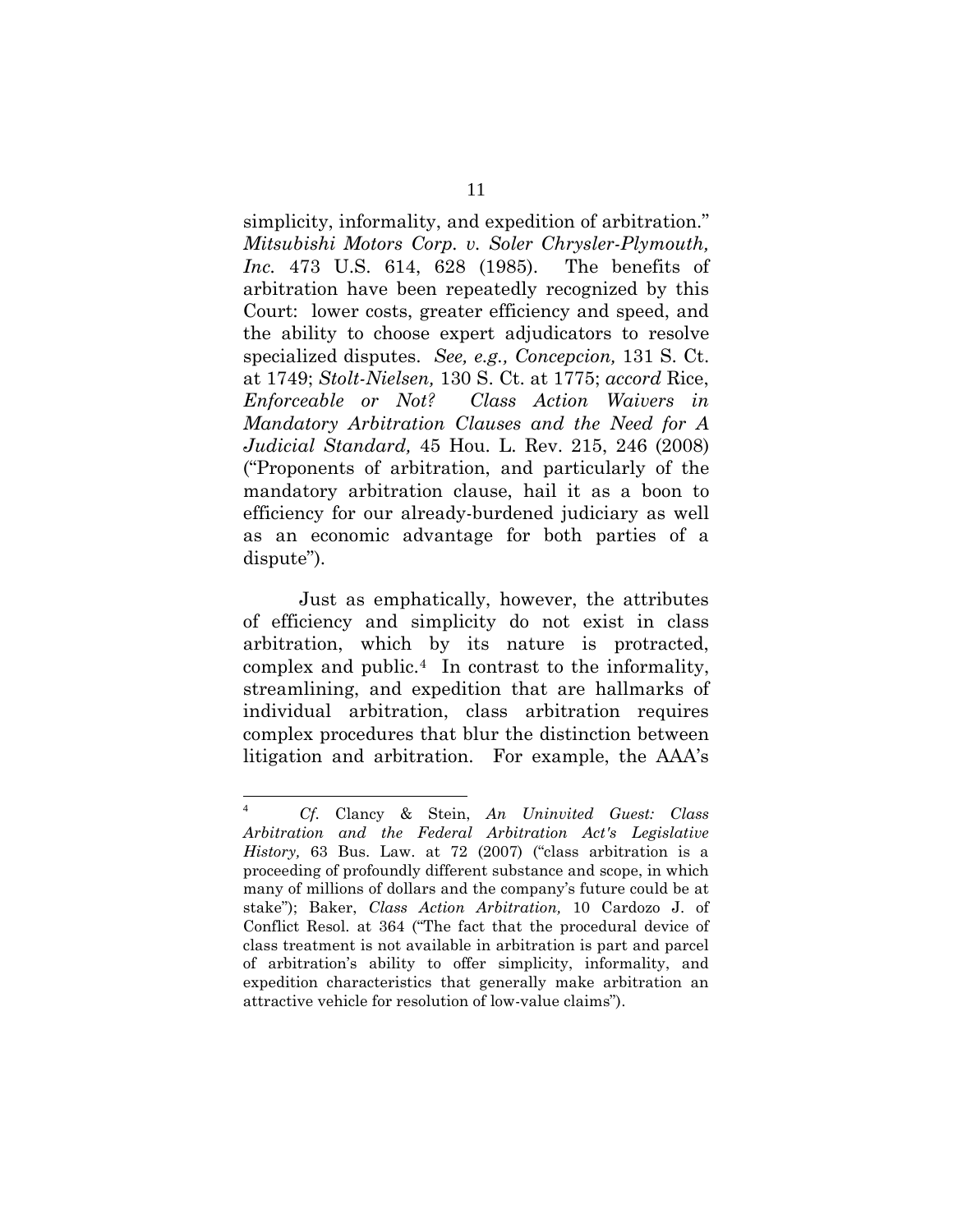class arbitration rules largely replicate the federal rules of civil procedure. *See* AAA, Supplementary Rules for Class Arbitrations, *at* http:⁄⁄www.adr.org⁄sp.asp?id =21936. Therefore, just as in court, class arbitration requires discovery, full briefing, an evidentiary hearing, and a written ruling on class certification. If a class is certified, absent class members must be notified and given an opportunity to opt out. *Id.*, Rule 6. The parties must then engage in protracted and expensive merits discovery typical of high-stakes class litigation. And, finally, there must be a full hearing — with an opportunity for the defendant to present individualized defenses — and a written award on the merits. *Id.*, Rule 7. Alternatively, if there is a settlement, there must be another round of notice to class members, an opportunity to file objections, more briefing, a fairness hearing, and a written ruling. *Id.*, Rule 8.

As these procedures confirm, the cost savings of individual arbitration do not translate to class arbitration. Indeed, since it entails substantial arbitrators' fees that have "no equivalent in a traditional, judicial class action," class arbitration may prove even more expensive to the parties than its judicial counterpart. Clancy & Stein, *An Uninvited Guest,* 63 Bus. Law. at 64. At a minimum, it is clear that, unlike individual arbitration, class-wide arbitration is *not* a "less expensive alternative to litigation." *Allied-Bruce Terminix Cos. v. Dobson*, 513 U.S. 265, 280 (1995).

Empirical data on class arbitration confirm that the procedure is just as cumbersome as a judicial class action, if not more so. AAA statistics show that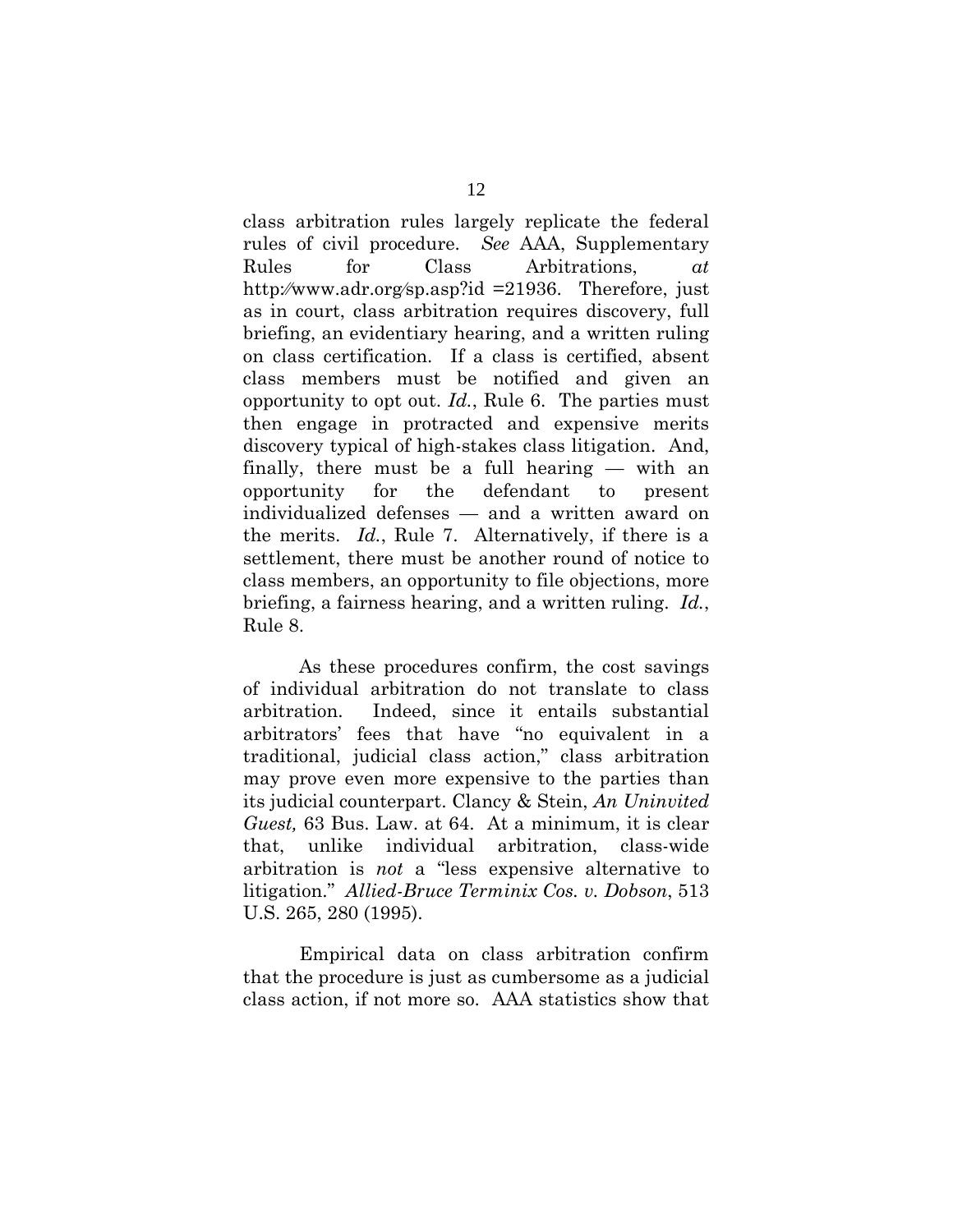"the median time frame from filing (an AAA class arbitration) to settlement, withdrawal, or dismissal is 583 days with a mean of 630 days." AAA *Stolt-Nielsen* Brief at 24. While 19–21 months might seem today to be a reasonable period in which to resolve the merits of a class dispute, that is not what these statistics reflect. Rather, 85% of the cases included in the average were terminated *before any ruling on class certification*—and *none* "resulted in a final award on the merits." AAA *Stolt-Nielsen* Brief at 24. Thus, like its court-administered counterpart, classwide arbitration is likely to take years to complete. The delay inherent in class arbitration stands in stark contrast to the speed and efficiency of individual consumer arbitration, which, on average, results in an award on the merits in only six months—only four months if a customer elects to have the case decided on documentary submissions alone.[5](#page-21-0)

Further examination of real experience with class arbitration reinforces the basis for concern with the decision below. As the AAA recited to this Court, of the 283 class arbitrations AAA administered "in the nearly six years that the Class Rules have been in effect no class arbitration conducted under the Rules has resulted in a final award on the merits[.]" AAA *Stolt-Nielsen* Brief at 22-23.

In that same *amicus* brief, AAA recounted statistics showing that the median and mean times for class arbitrations to traverse just the clause construction and class determination phases hovered

 $\overline{a}$ 

<span id="page-21-0"></span><sup>5</sup> AAA, *Analysis of the AAA's Consumer Arbitration Caseload*, *at*  http:⁄⁄www.adr.org⁄si.asp?Id=5027.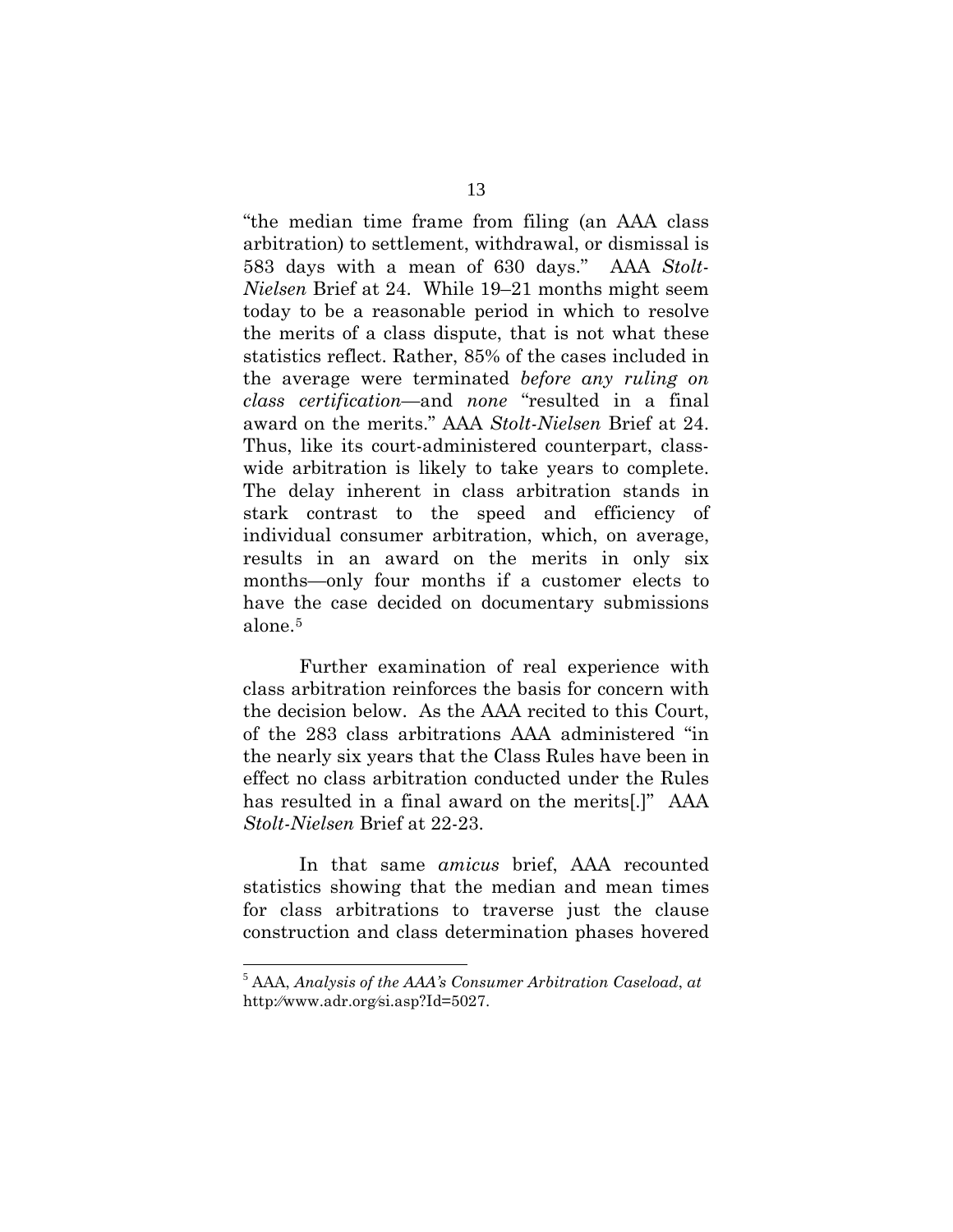around two years. *Id.* at 24; *accord Concepcion,* 131 S. Ct. at 1751 (citing statistics showing that class arbitration takes far longer than bilateral arbitration). And that was even before those cases reached any consideration of the merits. Specific cases, of course, can take much longer. As just one example, an arbitration that has been pending for almost five years has not progressed beyond the determination whether to proceed on a class-wide basis, and is still awaiting judicial consideration of the arbitrator's decision on that subject. *See Rivera, et al. v. Corinthian College*, *Inc., et al.,* No. 11 434 01075 08 (AAA claim filed May 28, 2008). Even if that case moves ahead, consideration of the merits will not even begin until more than five years after the arbitration commenced.

Aside from the added expense of such lengthy disputes over the administrative form proceedings will take, class arbitrations pose an unacceptable potential for abuse. Some have suggested that an inherent conflict of interest lurks in a situation where arbitrators, who are paid by the hour, decide whether the proceedings over which they preside will be simple, efficient and inexpensive, or complex, protracted and costly.[6](#page-22-0) *Cf. [Com. Coatings Corp. v.](https://web2.westlaw.com/find/default.wl?mt=Westlaw&db=780&tc=-1&rp=%2ffind%2fdefault.wl&findtype=Y&ordoc=2015318935&serialnum=1968139825&vr=2.0&fn=_top&sv=Split&tf=-1&referencepositiontype=S&pbc=F62A63B4&referenceposition=150&rs=WLW12.07)* 

<span id="page-22-0"></span> <sup>6</sup> *See, e.g.,* Clancy & Stein, *An Uninvited Guest,* [63 Bus.](https://web2.westlaw.com/find/default.wl?mt=Westlaw&db=1105&tc=-1&rp=%2ffind%2fdefault.wl&findtype=Y&ordoc=2019616729&serialnum=0335698417&vr=2.0&fn=_top&sv=Split&tf=-1&referencepositiontype=S&pbc=B8C87CD3&referenceposition=73&rs=WLW12.07)  [Law. at 73-](https://web2.westlaw.com/find/default.wl?mt=Westlaw&db=1105&tc=-1&rp=%2ffind%2fdefault.wl&findtype=Y&ordoc=2019616729&serialnum=0335698417&vr=2.0&fn=_top&sv=Split&tf=-1&referencepositiontype=S&pbc=B8C87CD3&referenceposition=73&rs=WLW12.07)74 (noting that arbitrators' rulings in class arbitration are "fraught with financial conflicts of interest" because "a decision to certify a class almost certainly would . . . increase the arbitrator's compensation for the case"); Deruelle & Roesch, *Gaming the Rigged Class Arbitration Game: How We Got Here and Where We Go Now – Part I*, The Metropolitan Corporate Counsel, August 2007, at p. 9, *available at*  http://www.metrocorpcounsel. com/pdf/2007/August/09.pdf ("Simply put, arbitrators necessarily have a 'financial interest'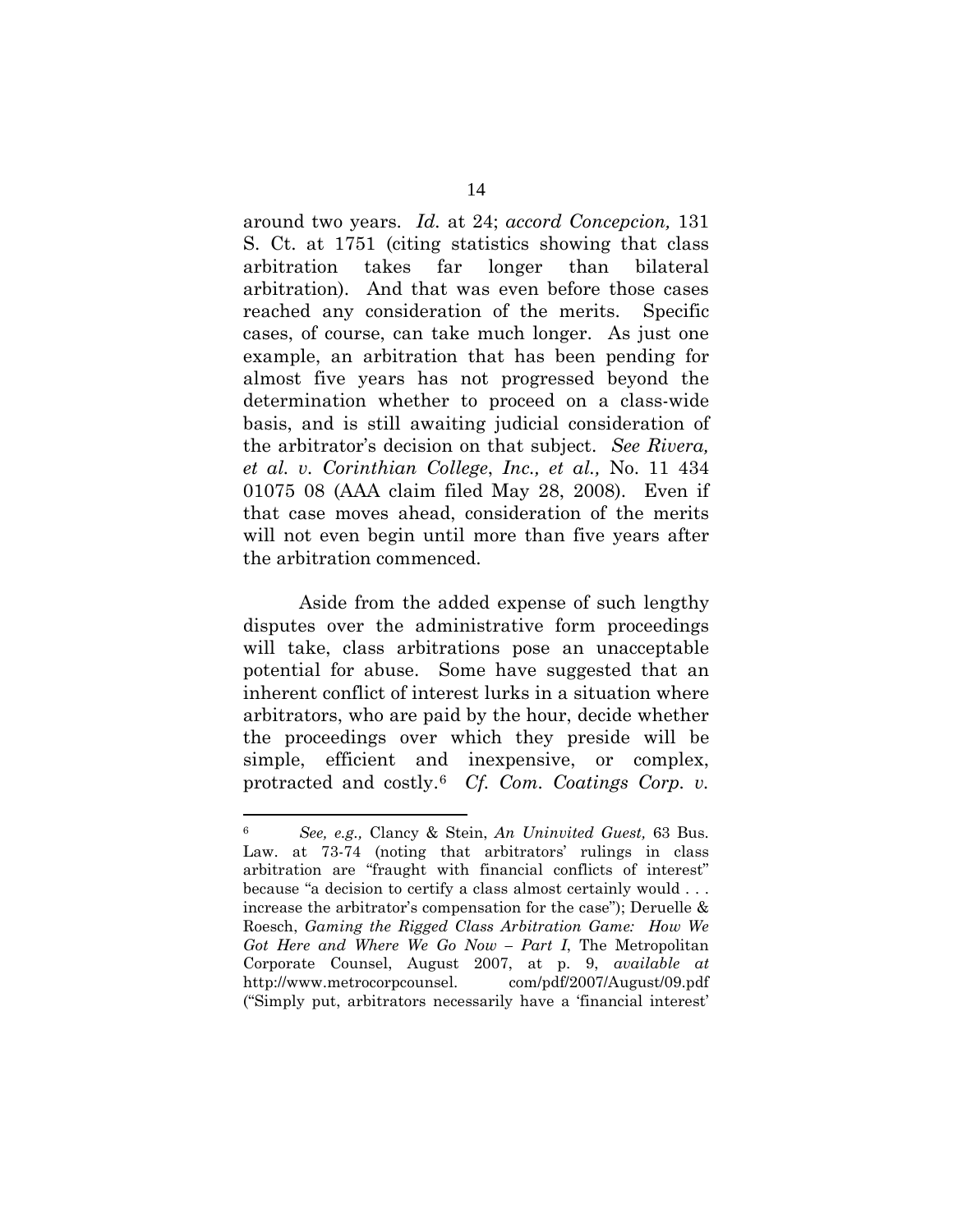*Cont. Cas. Co.,* 393 U.S. 145, 150 (1968) (vacating an arbitration award and holding that "any tribunal permitted by law to try cases and controversies not only must be unbiased but also must avoid even the appearance of bias").[7](#page-23-0) Such concerns are reinforced by statistics indicating that arbitrators are more than twice as likely as judges to certify a class. According to the AAA, arbitrators granted 24 of the first 42 contested class-certification motions filed under the AAA rules—a grant rate of 57.14%. AAA *Stolt-Nielsen* Brief at 22. In contrast, studies of putative class actions filed in state and federal courts revealed a certification rate under 25%. *See* Willging & Wheatman, Attorney Choice of Forum in Class Action Litigation: What Difference Does it Make?, 81 Notre

 $\overline{a}$ 

in prolonging an arbitration, and especially a class arbitration, since the more time they devote to a case, the more money they will make"); Burch, *[Necessity Never Made a Good Bargain:](https://web2.westlaw.com/find/default.wl?mt=Westlaw&db=1141&tc=-1&rp=%2ffind%2fdefault.wl&findtype=Y&ordoc=0364416423&serialnum=0300430673&vr=2.0&fn=_top&sv=Split&tf=-1&referencepositiontype=S&pbc=70D54424&referenceposition=1031&rs=WLW12.07)  [When Consumer Arbitration Agreements Prohibit Class Relief](https://web2.westlaw.com/find/default.wl?mt=Westlaw&db=1141&tc=-1&rp=%2ffind%2fdefault.wl&findtype=Y&ordoc=0364416423&serialnum=0300430673&vr=2.0&fn=_top&sv=Split&tf=-1&referencepositiontype=S&pbc=70D54424&referenceposition=1031&rs=WLW12.07)*, [31 Fla. St. U. L. Rev. 1005, 1031, 1034 \(2004\)](https://web2.westlaw.com/find/default.wl?mt=Westlaw&db=1141&tc=-1&rp=%2ffind%2fdefault.wl&findtype=Y&ordoc=0364416423&serialnum=0300430673&vr=2.0&fn=_top&sv=Split&tf=-1&referencepositiontype=S&pbc=70D54424&referenceposition=1031&rs=WLW12.07) ("Arbitrators may have a financial incentive to certify a class because the longer the arbitrator spends on the case the more money the arbitrator receives"); Carter, *High Court Says Let the Arbitrator Decide*, 2 No. 25 ABA J. E-Report 5 (June 27, 2003) (quoting chair of ABA Dispute Resolution Section's Arbitration Committee as saying "I think arbitrators will be inclined to find class action arbitration is appropriate because there is an economic incentive to do so"); *see generally* Powell & Bales, *Ethical Problems in Class Arbitration,* 2011 J. Disp. Resol. 309, 320-29 (2011).

<span id="page-23-0"></span><sup>7</sup> *Accord Tumey v. Ohio,* [273 U.S. 510, 523, 533 \(1927\)](https://web2.westlaw.com/find/default.wl?mt=Westlaw&db=780&tc=-1&rp=%2ffind%2fdefault.wl&findtype=Y&ordoc=2022762189&serialnum=1927124409&vr=2.0&fn=_top&sv=Split&tf=-1&referencepositiontype=S&pbc=8A6599B5&referenceposition=523&rs=WLW12.07) (a party "might . . . with reason" fear a judge who "has a direct, personal, substantial pecuniary interest in reaching a conclusion against him"); *[Barcon Assoc., Inc. v. Tri-County Asphalt Corp.,](https://web2.westlaw.com/find/default.wl?mt=Westlaw&db=583&tc=-1&rp=%2ffind%2fdefault.wl&findtype=Y&ordoc=2015318935&serialnum=1981124349&vr=2.0&fn=_top&sv=Split&tf=-1&referencepositiontype=S&pbc=F62A63B4&referenceposition=189&rs=WLW12.07)* 430 A.2d 214, [219 \(N.J. 1981\)](https://web2.westlaw.com/find/default.wl?mt=Westlaw&db=583&tc=-1&rp=%2ffind%2fdefault.wl&findtype=Y&ordoc=2015318935&serialnum=1981124349&vr=2.0&fn=_top&sv=Split&tf=-1&referencepositiontype=S&pbc=F62A63B4&referenceposition=189&rs=WLW12.07) (arbitrators must "avoid not only actual partiality but also the appearance of partiality" because of "the need to maintain the integrity of arbitration and public faith in the process").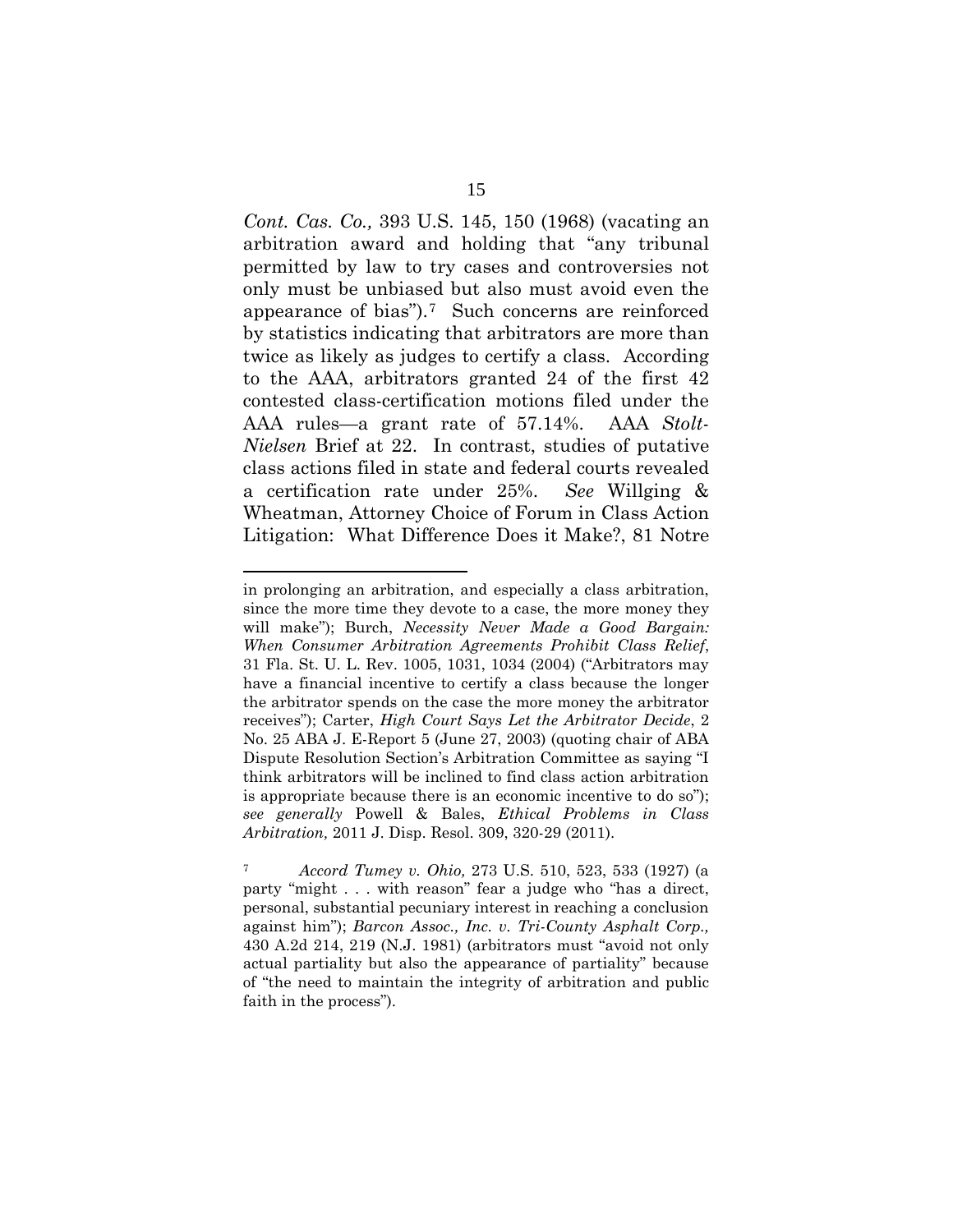Dame L. Rev. 591, 645 (2006) (certification rate of 24%); Administrative Office of the California Courts, *Class Certification In California*, at A1, tbl.A-1 (Feb. 2010) (certification in 22.3% of 1,294 putative class actions terminated in California state courts), *available at http:⁄⁄www.courtinfo.ca.gov⁄ reference⁄documents⁄classaction-certification.pdf*. *Accord In re Rhone-Poulenc Rorer, Inc.,* 51 F.3d 1293, 1299 (7th Cir. 1995) ("We have no reason to suppose that [a judge] wants to preside over an unwieldy class action").

Further, in the usual course, "the vast majority of certified class actions settle, most soon after certification." Bone & Evans, *Class Certification and the Substantive Merits*, 51 Duke L.J. 1251, 1291 (2002) ("[E]mpirical studies…confirm what most class action lawyers know to be true").[8](#page-24-0) The same trend holds for class arbitration. *See* Baker, *Class Action Arbitration,* 10 Cardozo J. of Conflict Resol. at 353-54 (noting that as of August 2008, no class arbitration cases had reached a decision on the merits "there being a tendency for many cases to settle after the class arbitration award"). This is because class actions place defendants in the untenable position of betting the company on the outcome without regard to the strength of plaintiffs' claim. Defendants face

l

<span id="page-24-0"></span><sup>8</sup> *See also* Nagareda, *Class Certification in the Age of Aggregate Proof*, 84 N.Y.U. L. Rev. 97, 99 (2009) ("With vanishingly rare exception, class certification [leads to] settlement, not full-fledged testing of the plaintiffs' case by trial"); Willging & Wheatman, *Attorney Choice of Forum in Class Action Litigation: What Difference Does It Make?*, 81 Notre Dame L. Rev. 591, 647 (2006) ("[A]lmost all certified class actions settle").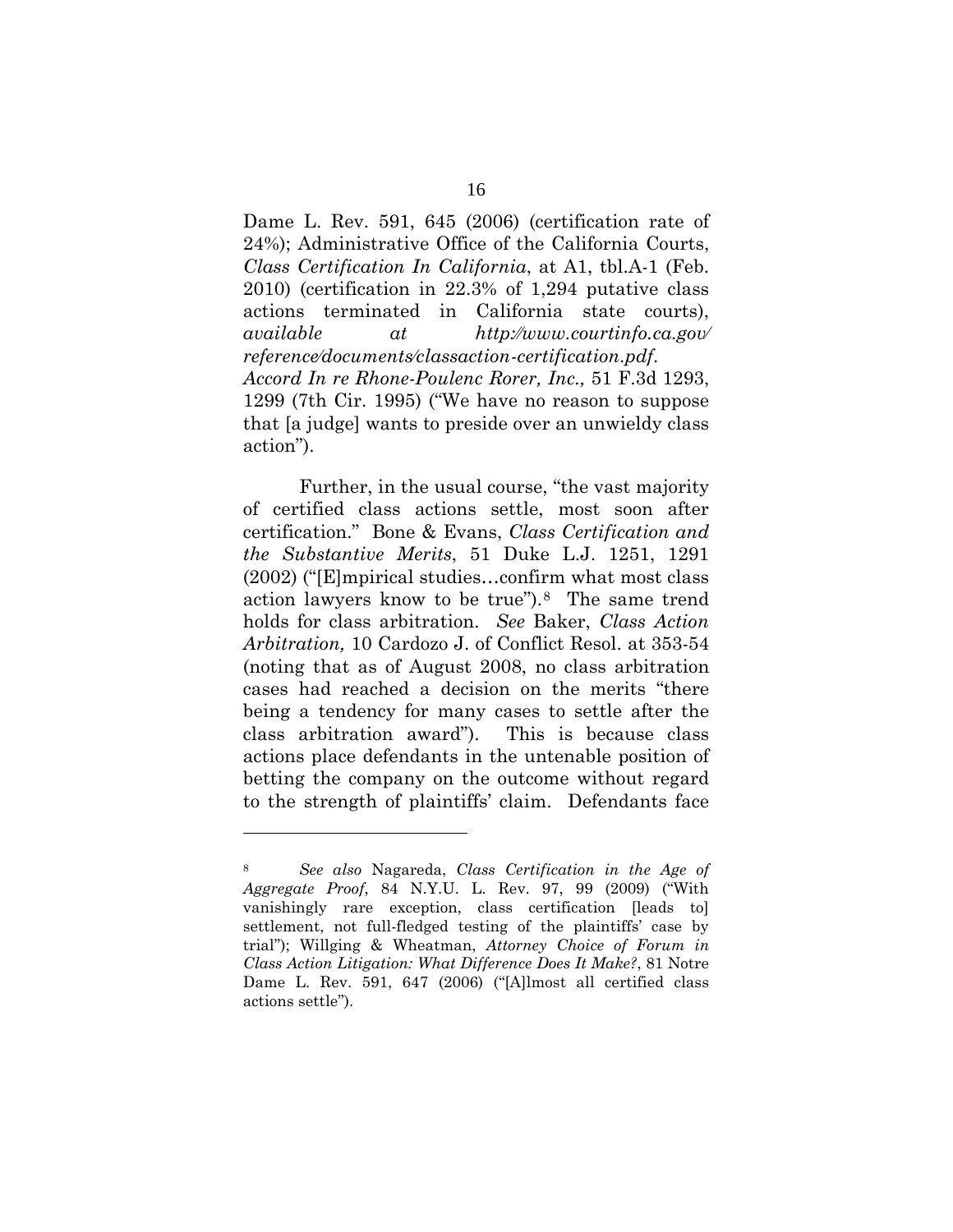intense pressure to settle even if an adverse judgment seems "improbable." *See Thorogood v. Sears, Roebuck and Co*., 547 F.3d 742, 745 (7th Cir. 2008); *accord Rhone-Poulenc,* 51 F.3d at 1298.

This Court has noted the "risk of 'in terrorem' settlements that class actions entail" because when "[f]aced with even a small chance of a devastating loss, defendants will be pressured into settling questionable claims." *Concepcion,* 131 S. Ct. at 1752 (citing *Kohen v. Pac. Inv. Mgmt. Co. LLC,* 571 F.3d 672-677-78 (7th Cir. 2009)). As one court explained:

When the potential liability created by a lawsuit is very great, even though the probability that the plaintiff will succeed in establishing liability is slight, the defendant will be under pressure to settle rather than to bet the company, even if the betting odds are good. [The defendant] has good reason not to want to be hit with a multi-hundred-milliondollar claim that will embroil it in protracted and costly litigation—the class has more than a thousand members, and determining the value of their claims, were liability established, might thus require more than a thousand separate hearings.

*Kohen*, 571 F.3d at 677-78; *see [Sheet Metal Workers](https://web2.westlaw.com/find/default.wl?rs=WLW12.10&pbc=BC6E23F9&vr=2.0&docname=CIK(0001131399)&lvbp=T&rp=%2ffind%2fdefault.wl&sv=Split&fn=_top&findtype=l&mt=Westlaw&returnto=BusinessNameReturnTo&db=BC-COMPANYSRBD)  [Local 441 Health & Welfare Plan v. GlaxoSmithKline,](https://web2.westlaw.com/find/default.wl?rs=WLW12.10&pbc=BC6E23F9&vr=2.0&docname=CIK(0001131399)&lvbp=T&rp=%2ffind%2fdefault.wl&sv=Split&fn=_top&findtype=l&mt=Westlaw&returnto=BusinessNameReturnTo&db=BC-COMPANYSRBD)  [PLC,](https://web2.westlaw.com/find/default.wl?rs=WLW12.10&pbc=BC6E23F9&vr=2.0&docname=CIK(0001131399)&lvbp=T&rp=%2ffind%2fdefault.wl&sv=Split&fn=_top&findtype=l&mt=Westlaw&returnto=BusinessNameReturnTo&db=BC-COMPANYSRBD)* 2010 WL 3855552, at \*28 (E.D. Pa. Sept. 30, 2010) (same).[9](#page-25-0) Fear of negative publicity is also a

<span id="page-25-0"></span> <sup>9</sup> *See also Newton v. Merrill Lynch, Pierce, Fenner & Smith, Inc*., 259 F.3d 154, 168 (3d Cir. 2001) ("granting [class] certification may generate unwarranted pressure to settle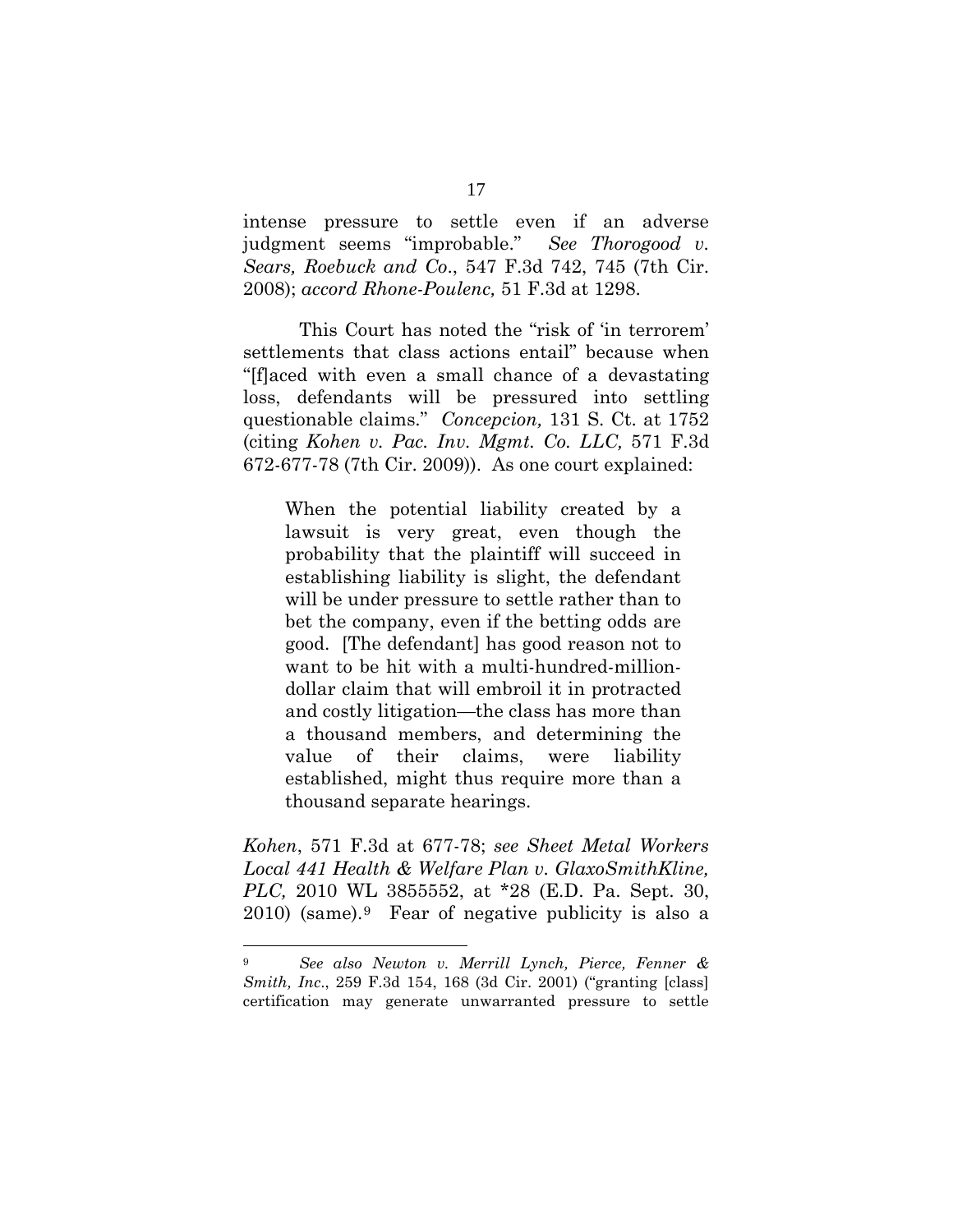motivating factor to settle even weak class claims. Chamblee, *Unsettling Efficiency: When Non-Class Aggregation of Mass Torts Creates Second-Class Settlements*, 65 La. L. Rev. 157, 222 (2004).

This pressure places extreme strain on the individuals and businesses DRI's members represent. Most starkly, the attendant costs of a major lawsuit amplified by the complex vagaries of class action treatment could sound the death knell for new or financially fragile companies. Bondi, *Facilitating Economic Recovery and Sustainable Growth Through Reform of the Securities Class-Action System: Exploring Arbitration as an Alternative to Litigation*, 33 Harv. J.L. & Pub. Pol'y 607, 612 (2010). The ripple effects of exorbitant settlements are felt throughout the economy and are particularly invidious when the enormity of potential classwide recovery masks a substantively non-meritorious case. *See, e.g.,* Bohn & Choi, *Fraud in the New-Issues Market: Empirical Evidence on Securities Class Actions*, 144 U. Pa. L. Rev. 903, 970 (1996) (describing "strike suits" designed to obtain "the defendants' cost savings from avoiding the litigation, distraction, and reputation costs of responding to the plaintiffs' complaint" rather than the true worth of

l

nonmeritorious or marginal claims"); *Castano v. Am. Tobacco Co*., 84 F.3d 734, 746 (5th Cir. 1996) ("Class certification magnifies and strengthens the number of unmeritorious claims[. This] creates insurmountable pressure on defendants to settle.... The risk of facing an all-or-nothing verdict presents too high a risk, even when the probability of an adverse judgment is low") (citations omitted); *accord* Barnett, *The Plaintiffs' Bar Cannot Enforce the Laws: Individual Reliance Issues Prevent Consumer Protection Classes in the Eighth Circuit*, 75 Mo. L. Rev. 207, 208 (2010) (similar point).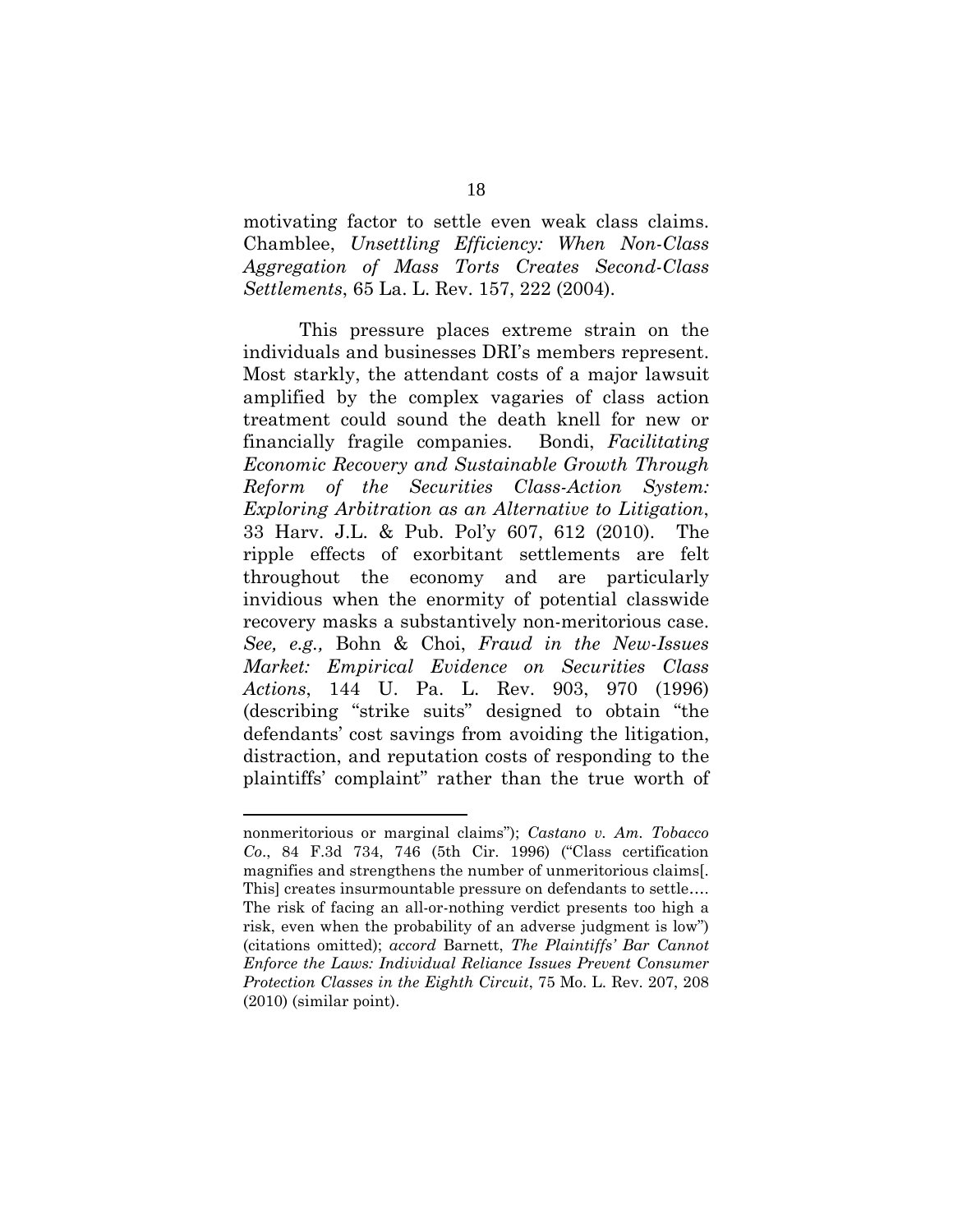the claim). The court of appeals' holding in this case, if left uncorrected by this Court, will exacerbate these problems and engender "blackmail settlements." *Rhone-Poulenc,* 51 F.3d at 1298 (citing Friendly, *Federal Jurisdiction: A General View* 120 (1973)).

Even if the attendant costs of class arbitration do not imperil a defendant company's financial wellbeing, it is beyond cavil that the public will benefit if companies can protect themselves from the high costs of arbitration and/or paying frivolous class claims. "[W]hatever lowers costs to businesses tends over time to lower prices to consumers. . . . [T]he size of the price reduction caused by enforcement of consumer arbitration agreements will vary. . . . But it is inconsistent with basic economics to question the existence of the price reduction." Ware, *The Case For Enforcing Adhesive Arbitration Agreements—With Particular Consideration of Class Actions And Arbitration Fees,* 5 J. Am. Arb. 255-56 (2006); *accord*  Rice, *Enforceable or Not?: Class Action Waivers in Mandatory Arbitration Clauses and the Need for A Judicial Standard,* 45 Hous. L. Rev. 215, 247 (2008) ("Because companies are able to keep their costs down by mitigating risk, they will pass cost savings on to the consumer in the form of lowered prices").[10](#page-27-0)

<span id="page-27-0"></span><sup>&</sup>lt;sup>10</sup> In an analogous context, this Court has recognized that customers' whose contracts include a forum-selection clause "benefit in the form of reduced (prices) reflecting the savings that (a company) enjoys by limiting the fora in which it may be sued." *Carnival Cruise Line, Inc. v. Shute*, 499 U.S. 485, 594 (1991); *see also, e.g.*, *Boomer v. AT&T Corp.*, 309 F.3d 404, 419 n.7 (7th Cir. 2002) ("arbitration offers cost-saving benefits to telecommunication providers and these benefits are reflected in a lower cost of doing business that in competition are passed along to customers") (quotation omitted).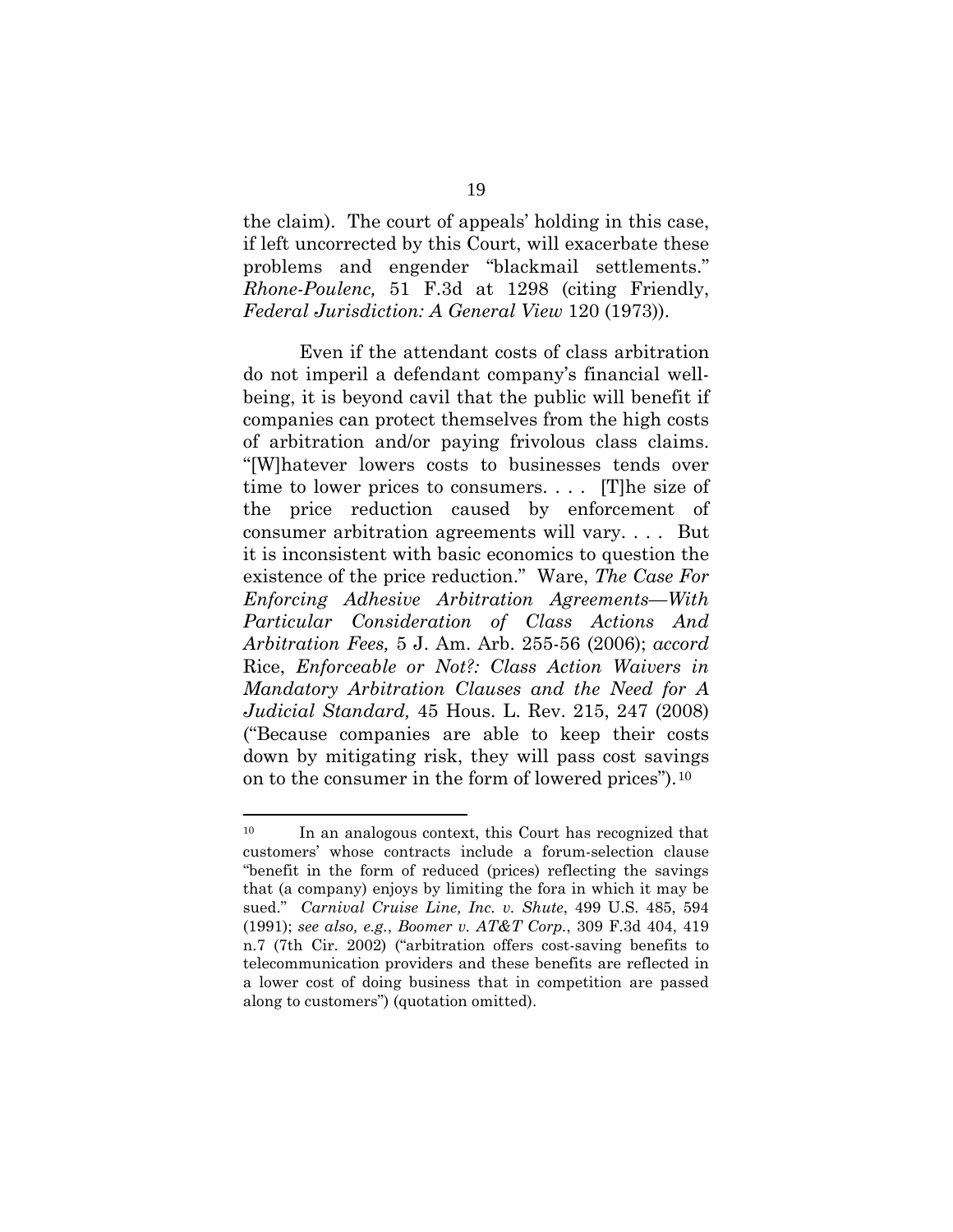### **B. Class Arbitration Lacks Many Procedural Safeguards Present in Judicial Litigation**

All of the adverse practical ramifications of the Third Circuit decision are magnified further by the lack of procedural safeguards that plagues class arbitration. Given the "in terrorem" effects of blackmail settlements, this Court was exactly correct in finding it "hard to believe that defendants would bet the company with no effective means of review." *[Concepcion,](http://www.westlaw.com/Find/Default.wl?rs=dfa1.0&vr=2.0&DB=708&FindType=Y&ReferencePositionType=S&SerialNum=2025172541&ReferencePosition=1752)* [131 S. Ct. at 1752.](http://www.westlaw.com/Find/Default.wl?rs=dfa1.0&vr=2.0&DB=708&FindType=Y&ReferencePositionType=S&SerialNum=2025172541&ReferencePosition=1752) *See Stolt-Nielsen*, 130 S. Ct. at 1775-76 ("In bilateral arbitration, parties forgo the procedural rigor and appellate review of the courts in order to realize the benefits of private dispute resolution: lower costs, greater efficiency and speed, and the ability to choose expert adjudicators to resolve specialized disputes. But the relative benefits of a class-action arbitration are much less assured, giving reason to doubt the parties' mutual consent to resolve disputes through classwide arbitration").

Opportunities for judicial and appellate review are narrowly circumscribed in the arbitration context. The FAA provides that a court may vacate an arbitrator's substantive award of relief on the merits only in the event of fraud, corruption, bias, misconduct or misbehavior by the arbitrators, or where the arbitrators exceeded their powers or failed to make a "final and definite" award. *See* 9 U.S.C. §10(a). Judicial power to modify such an arbitration award is limited to cases involving material miscalculations or mistakes, errors in form, and rulings on issues not before the arbitrator. *See id.*  §11. These grounds for review may not be expanded by agreement of the parties. *Hall Street Assoc's v.*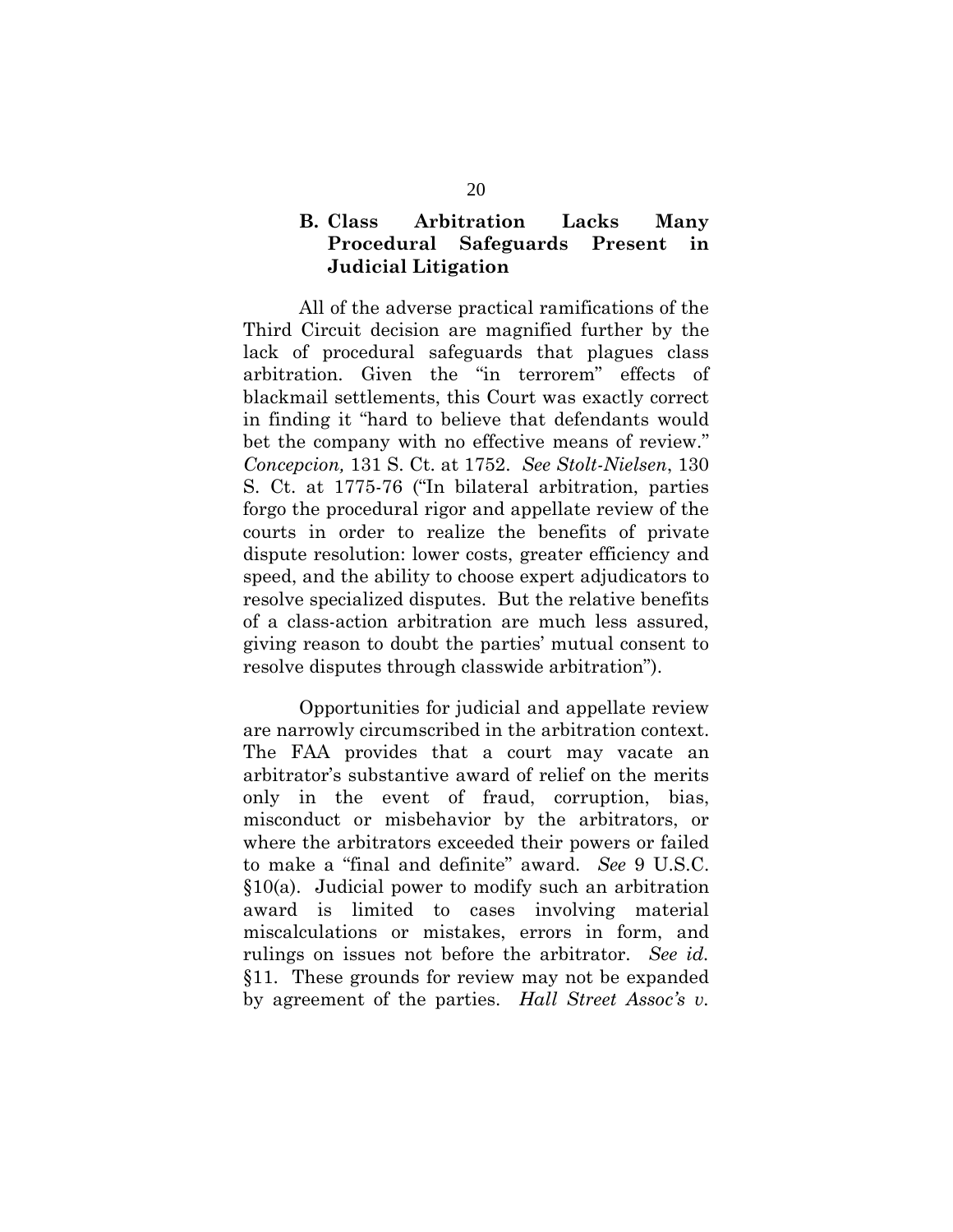*Mattel, Inc*., 128 S. Ct. 1396 (2008). Such limitations on judicial review raise serious questions of fairness for all parties to class arbitration. For sound practical reasons, the fact that "decision(s) by the arbitrator with respect to class certification and an ultimate award are virtually non-appealable . . . terrifies corporate defendants." Clancy & Stein, *An Uninvited Guest,* 63 Bus. Law. at 71 (quotation omitted).

It is not only the lack of searching judicial review that makes class arbitration inherently perilous for defendants. Arbitration also lacks many salutary procedural mechanisms readily available in litigation, such as motions to dismiss and motions for summary judgment. *See* Fed. R. Civ. P. 12(b)(6) & 56. For example, this Court has recognized the values of pleading standards in class actions designed to ensure that meritless cases are dismissed at an early stage before a defendant is subjected to expensive and protracted discovery. *See Bell Atl. Corp. v. Twombly*, 550 U.S. 544 (2007); *see also Reiter v. Sonotone Corp.*, 442 U.S. 330, 345 (1979) (holding, in class action context, that "district courts must be especially alert to identify frivolous claims brought to extort nuisance settlements…"). These procedures can end meritless and frivolous litigation before discovery or trial.

In arbitration, however, defendants lack the right to be heard on a motion to dismiss. Moreover, dispositive motions in arbitration are not encouraged and are rarely granted.<sup>[11](#page-29-0)</sup> Indeed, "(s)ummary

<span id="page-29-0"></span> <sup>11</sup> *See, e.g.,* Sherwyn, *Because it Takes Two: Why Post-Dispute Voluntary Arbitration Programs Will Fail to Fix the*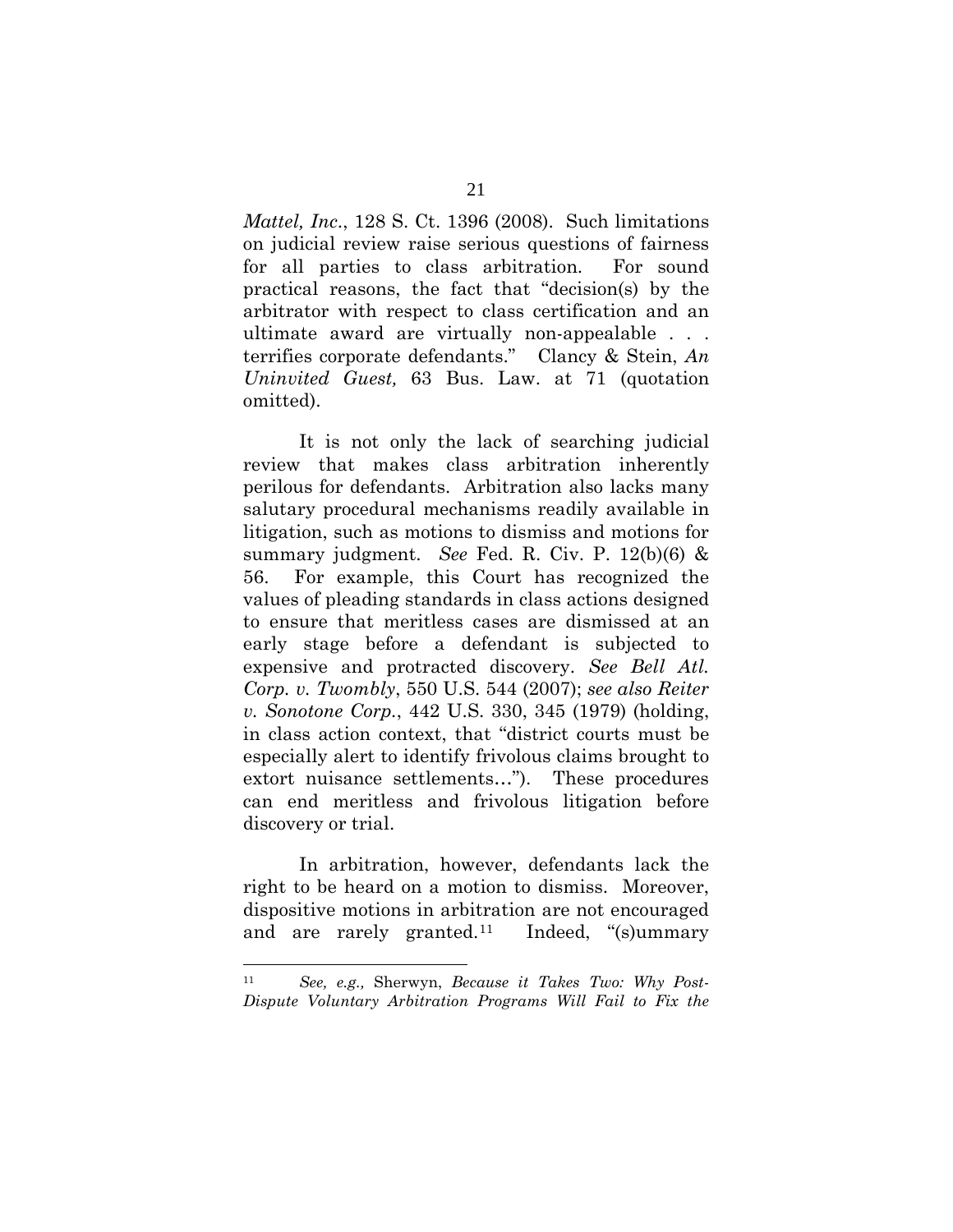judgment in AAA arbitration is so rare as to be statistically insignificant." Maltby, *Employment Arbitration and Workplace Justice*, 38 U.S.F. L. Rev. 105, 113  $(2003).12$  $(2003).12$  This procedural limitation is widely accepted in bilateral arbitration as part and parcel of arbitration's informality and streamlined nature. In class arbitration, however, the unavailability of early dispositive motions exposes defendants to the expense of discovery and even a merits hearing on worthless claims. *Cf. Twombly*, 550 U.S. at 559 ("the threat of discovery expense will push cost-conscious defendants to settle even anemic cases"). Where the parties never expressly agreed to class arbitration, there is no supportable basis for unleashing such coercive pressure.

Equally as important, a highly valued attribute of single party v. single party arbitration is the desire to preserve confidentiality. That benefit, too, is lost in class arbitration since such proceedings result in publicly available awards. Typically, arbitration awards are confidential (*see* AAA Supplementary Rule 9(a)) and arbitrators are discouraged from writing opinions explaining the rationale for their awards. *See, e.g., United Steelworkers v. Enterprise Wheel & Car Corp.,* 363

l

*Problems Associated with Employment Discrimination Law Adjudication*, 1 Berkeley J. Emp. & Lab. L. 1, 27 & n. 122 (2003); Steinberg, *A Decade After McMahon: Securities Arbitration: Better for Investors Than the Courts?,* 62 Brooklyn L. Rev. 1503, 1513-14 & n. 56 (1996).

<span id="page-30-0"></span><sup>&</sup>lt;sup>12</sup> Perhaps this characteristic of arbitration is an extension of the conventional wisdom that an award may be vacated because the arbitrator refused to hear enough evidence but not because he or she heard too much. *Cf.* 9 U.S.C. §10(a)(3).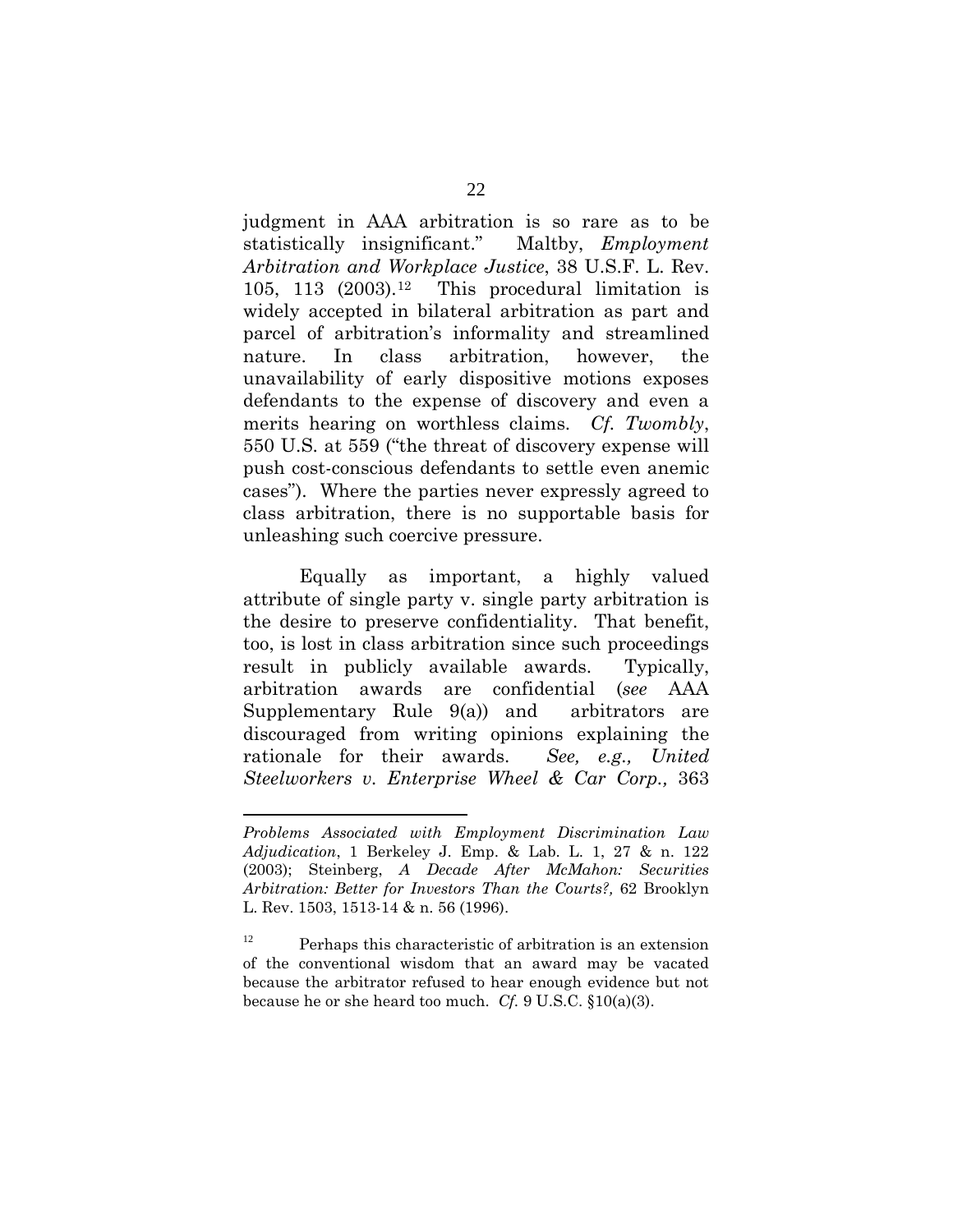U.S. 593, 598 (1960); DOMKE ON COMMERCIAL ARBITRATION §29:06 (G. White rev. ed. 1984). But class arbitration is antithetical to confidentiality. In AAA class arbitrations, the parties can expect their demands and all rulings will be publicly posted on the Internet. *See generally* AAA Searchable Class Arbitration Docket, *available at*  [http://www.adr.org/sp.asp?id= 25562](http://www.adr.org/sp.asp?id=%2025562). That aspect of class arbitration poses a particular dilemma for defendants whose records and dealings with absent class members are subject to the strictures of privacy law – most especially, for example, educational institutions, medical and health related businesses, and employers. Aside from being fully counterintuitive, there is no valid or principled basis for concluding that absent class members should lose their rights to confidentiality and privacy when someone else files a class-wide claim.

Finally, vital due process guarantees present in litigation are non-existent in class arbitration. Because arbitration agreements are binding only on parties, any potential class members who have no arbitration agreements, or whose agreements do not cover the dispute at issue, should be unaffected by the arbitrator's final award. In *Moses H. Cone Memorial Hospital v. Mercury Construction Corp.,*  this Court held that where a party has related disputes with two different parties – one with an arbitration agreement and one without – each case must proceed in a separate forum:

[T]he relevant federal law *requires* piecemeal resolution when necessary to give effect to an arbitration agreement. Under the [FAA], an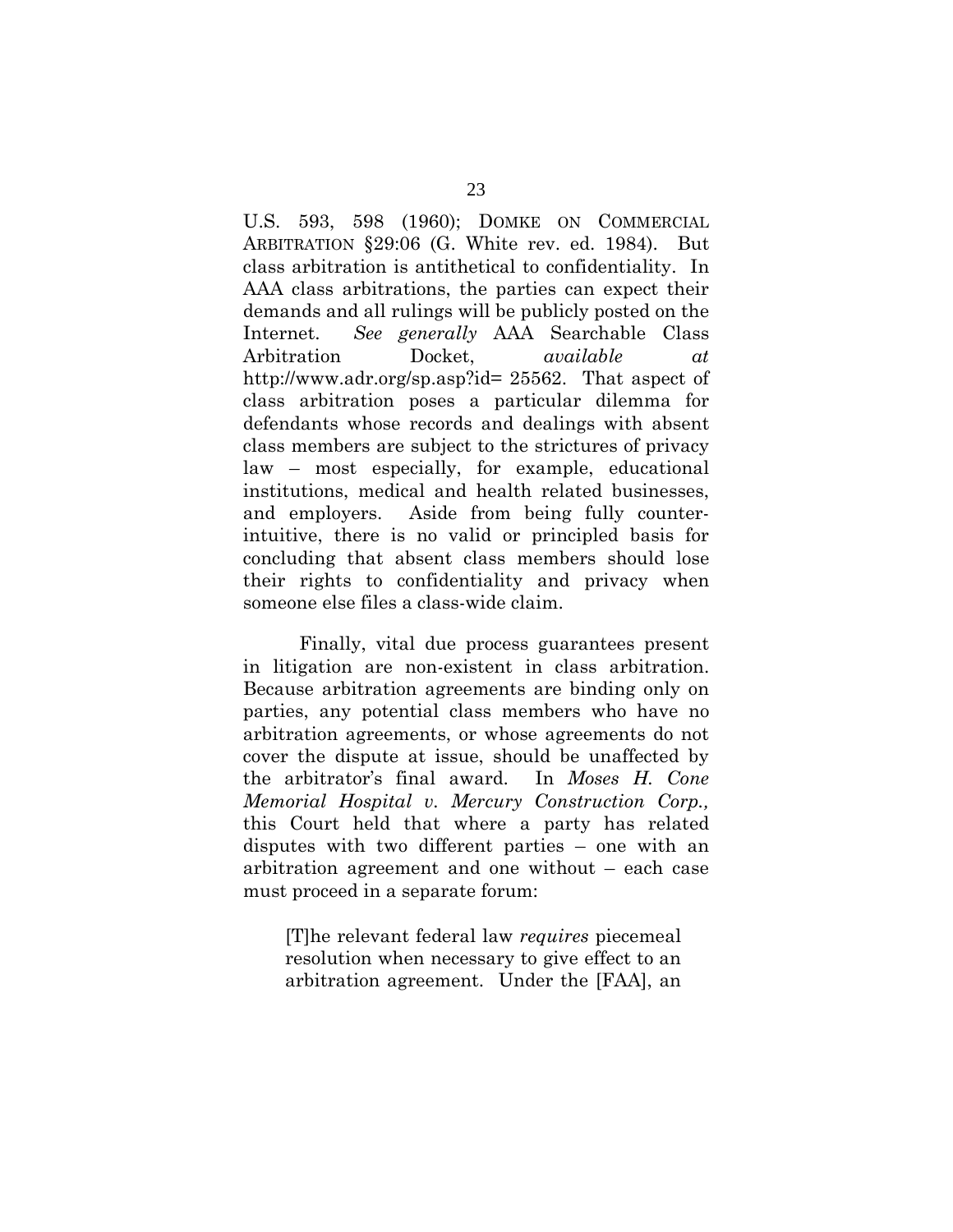arbitration agreement must be enforced notwithstanding the presence of other persons who are parties to the underlying dispute but not to the arbitration agreement.

460 U.S. 1, 20 (1983) (emphasis in original; footnote omitted). It is well-settled, moreover, that a contract cannot bind a non-party. *See, e.g., EEOC v. Waffle House, Inc*., 534 U.S. 279 (2002).

As a result, if an arbitrator issues an award in favor of the plaintiff class, the defendant(s) could still face additional litigation – even additional class litigation – from purported class members. Most directly, this threat exists from absent class members not subject to an arbitration agreement; but the threat exists as well from absent class members with arbitration agreements who did not receive the full panoply of due process notice and procedural regularity that must precede judgments in class action litigation. Although such burdens may reasonably be imposed on defendants whose contracts expressly permit class arbitration, it is an unreasonable onus with which to saddle defendants whose contracts do not.

Where parties (including absent class members) have entered into contracts that unambiguously specify class arbitration as a chosen method of dispute resolution, then the absence of such safeguards is something to which the parties have agreed. In those particular circumstances, fidelity to the contractual terms would warrant class arbitration. But where the parties (including absent class members) have not expressly waived their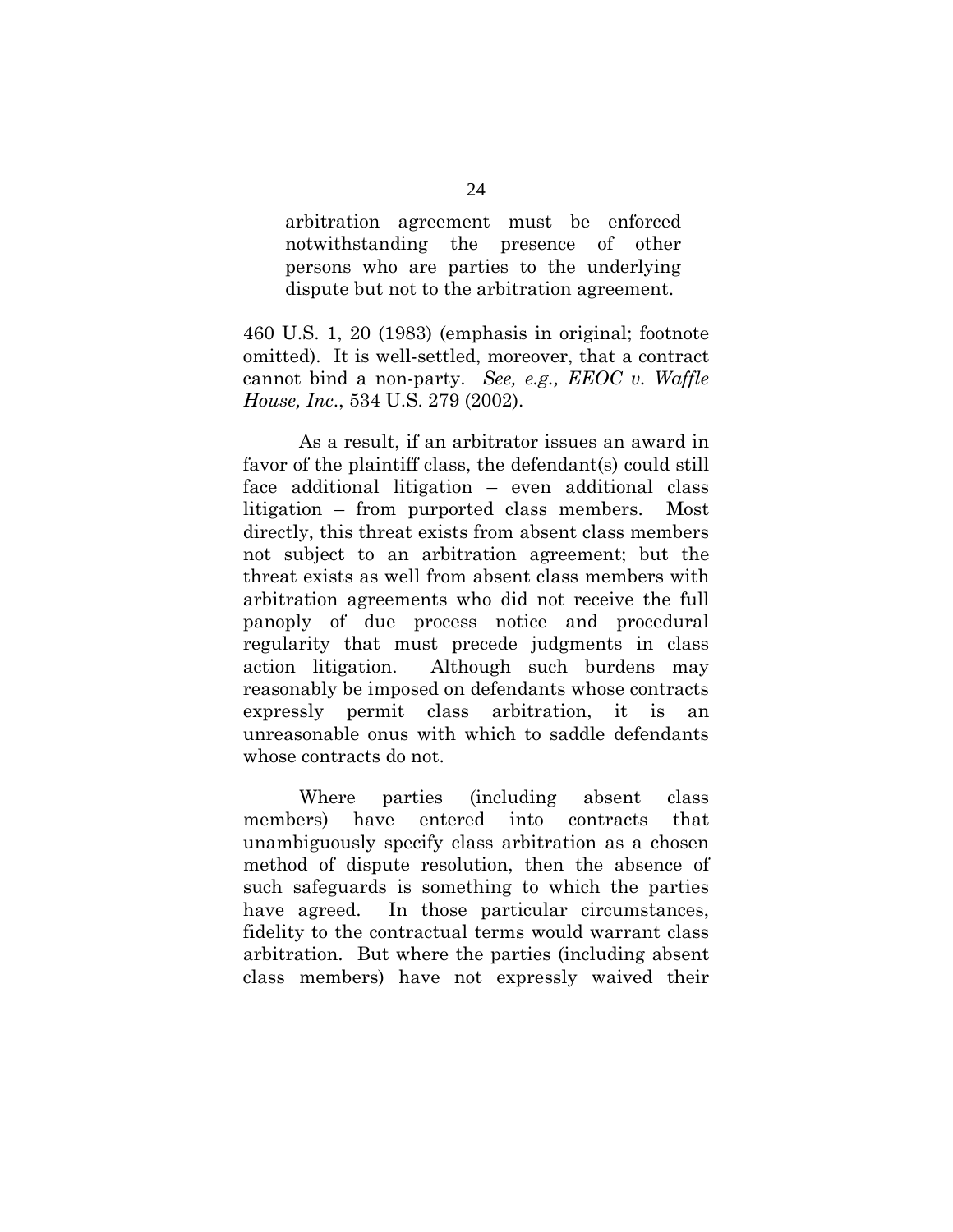constitutional protections required for class actions, it is wrong to subject parties to class arbitration.

For all of these reasons, it would be a profound mistake to permit class arbitration to proceed where the contract does not unambiguously so provide. The rationale for this conclusion in the context of domestic contracts and disputes is even more compelling in the context of transnational contracts. Under the FAA, international arbitration contracts are subject to treaties and multilateral agreements. 9 U.S.C. §§ 202, 208. But, there is serious question whether class arbitration could satisfy even the most elementary requirements for an enforceable award under international standards to which the United States is a signatory. *See, e.g.,* Strong, *Enforcing Class Arbitration in the International Sphere: Due Process and Public Policy Concerns,* 30 U. Pa. J. Int'l 1, 46-47 (2008).

For example, the Rules of the Inter-American Commercial Arbitration Commission require that a request for arbitration must contain the names and addresses of the parties. Inter-American Commercial Arbitration Commission Rules, at Art. 3 (amended Apr. 1, 2002), *available at*  http://www.adr.org/sp.asp?id=22093. Class arbitration fails that basic test. *Cf.*, Strong, *Enforcing Class Arbitrations*, 30 U. Pa. J. Int'l at 44 ("neither [JAMS nor AAA] arbitral rules creates procedures that necessarily address civil law concerns [regarding notice] about representative actions").

Likewise, the Convention on Recognition and Enforcement of Foreign Arbitral Awards, 21 U.S.T.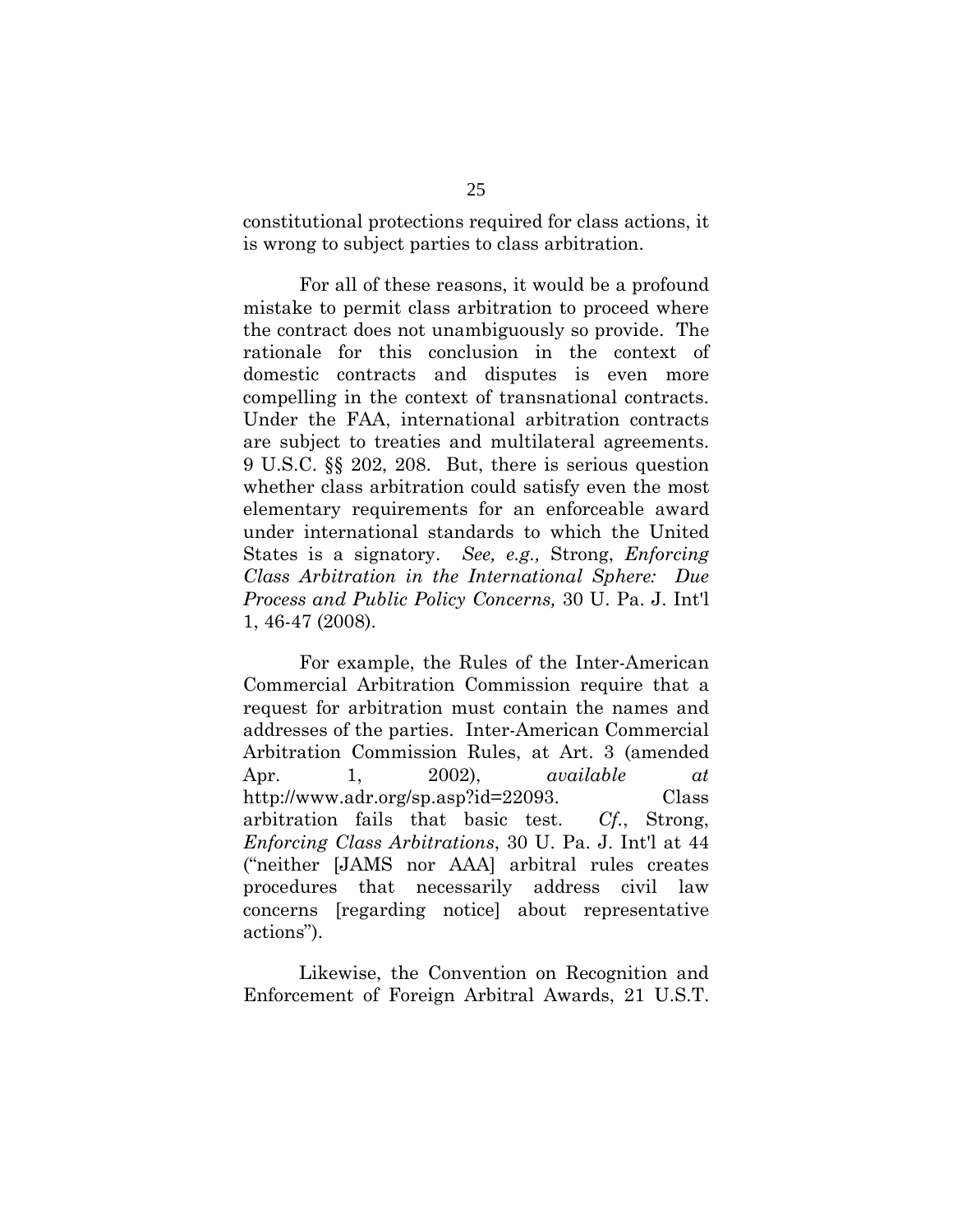2517, 330 U.N.T.S. 38 (1958), allows jurisdictions to decline to enforce a foreign arbitration award on various grounds, including where the award "contains decisions on matters beyond the scope of the submission to arbitration," *id*. at art. V(1)(d). It also allows signatories to refuse enforcement that "would be contrary to the public policy of [the enforcing] country." *Id.* at art.  $V(2)(b)$ . Foreign jurisdictions may reach different conclusions on each of these issues when they confront involuntary class arbitration imposed by U.S. arbitrators on the basis of an "any dispute" clause. *See, e.g.*, Lew, Mistelis & Kroll, *Comparative International Commercial Arbitration* (2003) ¶¶16-94 ("There is a real issue whether an arbitration award rendered in multiparty proceedings can be enforced"); *id*. ¶¶16-97 (similar).

Based on the extensive experience of its members, DRI submits that the decision below misreads this Court's precedents, misperceives the obligation to enforce arbitration agreements in accordance with their express terms, and misunderstands the realities of class action arbitration. Those fundamental errors should be corrected.